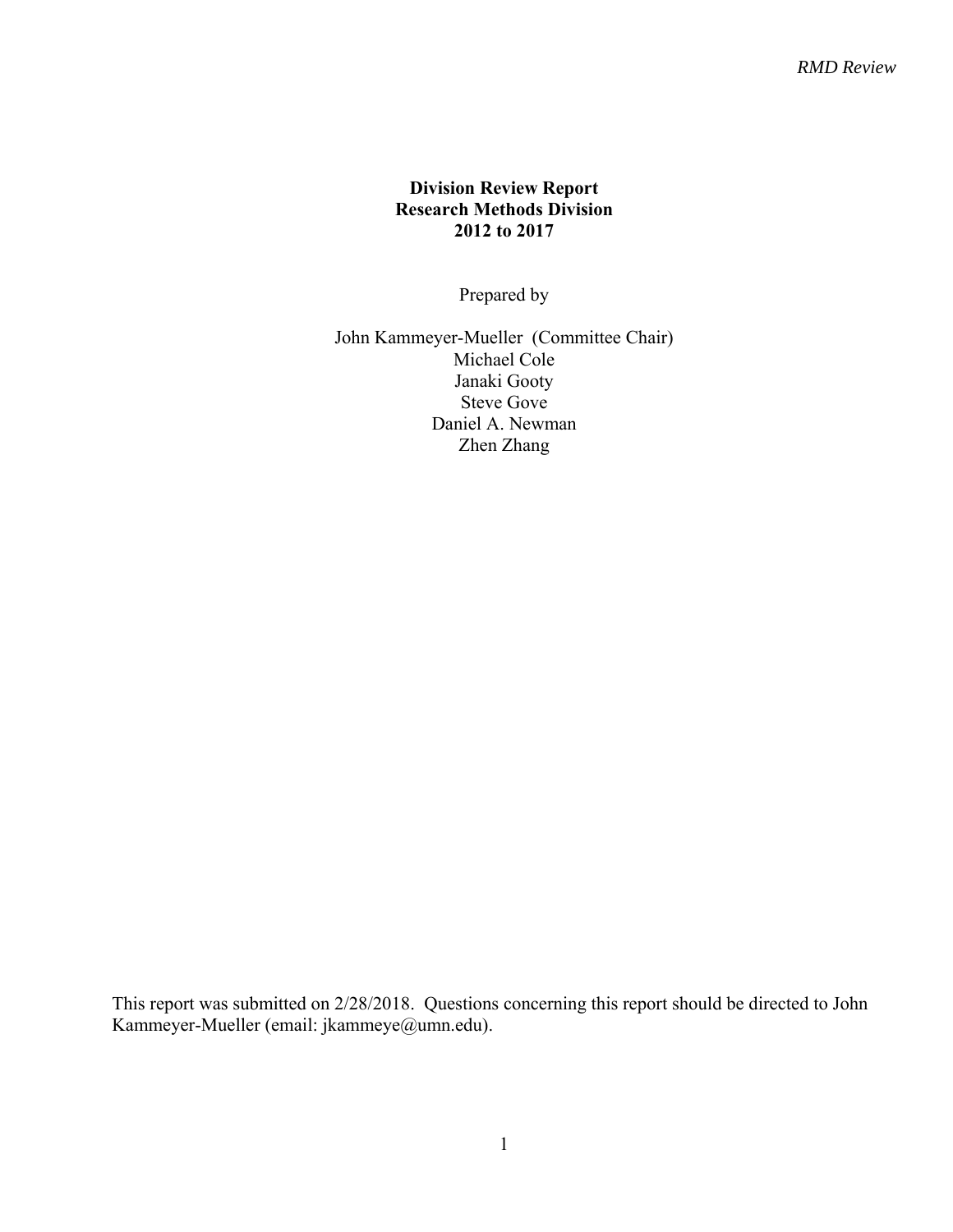## **Executive Summary**

The Research Methods Division (RMD) has completed our Health and Governance Checklist in conjunction with reviews of member surveys and division financials. Our evaluation suggests that RMD is in compliance with AOM policies, has a well-functioning leadership and succession structure, and continues to evaluate and improve services for our members. The Executive Committee (EC) is a highly functional and collaborative body. Our bylaws, which are in compliance with AOM guidelines, are frequently consulted and reviewed. Further updates are being planned for the bylaws and domain statement in the coming year. We also intend to review our domain statement to ensure it is up to date with current research practices and the offerings of the division. These are both areas in which we *need improvement*.

Routine reviews of operational and financial performance are conducted. The division collects attendance data and satisfaction surveys from participants for all of our PDW offerings. A combination of strong attendance at PDWs and positive reviews from participants suggest that this is an area of strength. Our financial performance has been good, and we have utilized external funding to ensure recognition and support for scholarship in this area.

Our survey results indicate that members see RMD as an additional resource beyond their primary divisions. The most significant benefits for membership in the division include access to research resources and a community of scholars who discuss research methodology. Our own internal review of governance also suggests that we have done a good job of building a culture focused on mutual respect, thoughtful review of programs, financial prudence, and accountability. Our ongoing virtual Consortium (started in 2013, to serve Doctoral Students and Junior Faculty) has been well received.

Despite efforts to coordinate and improve engagement, we *need to improve* in providing services for international members and focus on improving gender parity in participation, community involvement, and leadership. We identified a number of potential methods to address these concerns. We also noted some ways that the division can address the changing nature of research needs of Academy members, and encourage more information and development related to study design and emerging methodologies.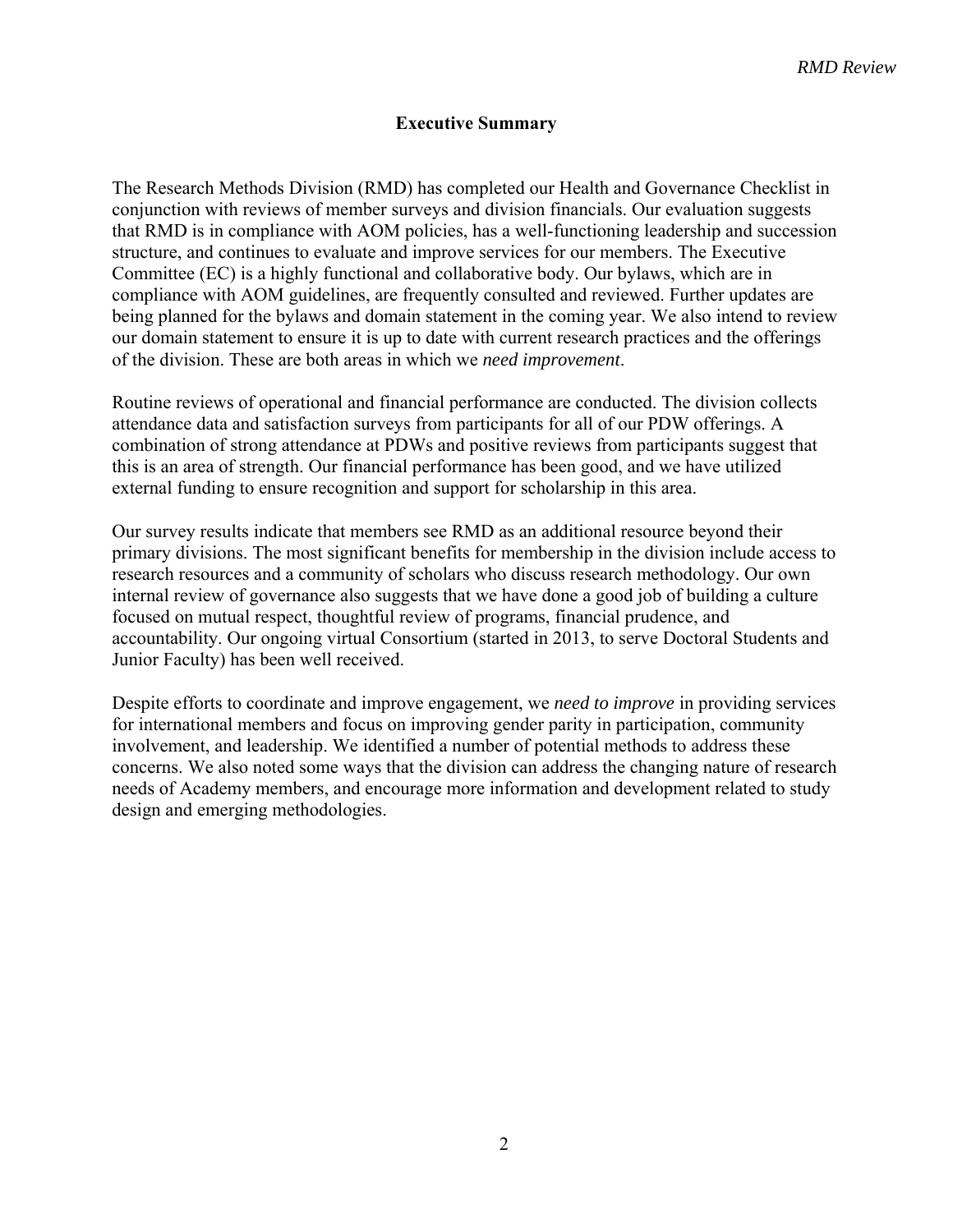This report reviews the activities and operations of the Research Methods Division (RMD) of the Academy of Management (AOM) during the five-year period from 2012 – 2013 to 2017 – 2018. This report is organized into three major sections: I - Analysis and Reflections on the Member Survey Results, II - Summary of the Health and Governance Checklist/Review of Division Metrics, and III - Goals/Actions Identified for the Division's Future. While each of these is treated as separate sections, discussion will often necessarily flow across sections. Supporting documentation is kept to a minimum, but necessary items are referenced in the text of this report and included as appendices.

### **I - Analysis and Reflections on the Member Survey Results**

The Member Survey results, and our additional analyses of these results, are extensive (summaries are in Appendices). In our review below we have not emphasized reporting results already possessed by AOM. Instead we have focused on interpreting this information so that we may draw useful conclusions to guide the Executive Committee's (EC) strategic planning. We have also statistically analyzed the data to better understand underlying patterns.

RMD membership, paralleling AOM membership, has grown over the last five years to a total of 2,507 members. Of these members, 635 (25%) completed the survey. Similar to the survey from five years ago, 73% of respondents hold an academic membership. Also like the last survey, a majority of respondents (82.5%) ranked "gain and share information relevant to research" as the most important reason for being members of RMD. The next highest ranking reason for membership (8.6%) was "to learn more about a domain that is new to me." Answers regarding how long respondents have been members of the division also look very much like the previous survey, with 46% having been in the division for less than three years, 22% having been members between four and seven years, 13% having been members between eight and eleven years, and 19% having been members for over twelve years. The responses to these questions related to membership type, primary reason for membership, and duration of membership are also similar to data from the report ten years ago. The division's representation has become more balanced in terms of gender, with 45% of members being female, which compares to the previous survey in which 39% of members were female. A majority of members reside in North America (66%), which is a slight decrease from the last survey (69%); this (minor) trend toward increasing geographic diversity is also consistent with the previous survey.

RMD has seen itself as a complement to discipline-based divisions (we aspire to be "everyone's second division"). This is reflected in the fact that about half of respondents (51%) identify most with another division. Breaking down the other 49% of responses to the question "do you consider the RM division to be your primary division/interest group," 14% of respondents definitely consider RMD as their primary division/interest group. An additional 35% identify with another division almost as much.

Fifty four percent of RMD members give priority to attending the AOM annual meeting. Lack of funding is the primary reason why members do not attend the meeting (56%). Participation in the division is moderate, as evidenced by the 36% of members who have reviewed a few times or review every year for the division. This number likely understates willingness to review, though, because we can rarely use all those who volunteer. Sixty three percent have attended a regular conference session, and 51% have participated in the business meeting or social at least a few times or every year. Participation in program related conference activities is lower; out of the subsample of regular conference attendees, 47% have presented a scholarly paper or symposium, and 29% have presented at a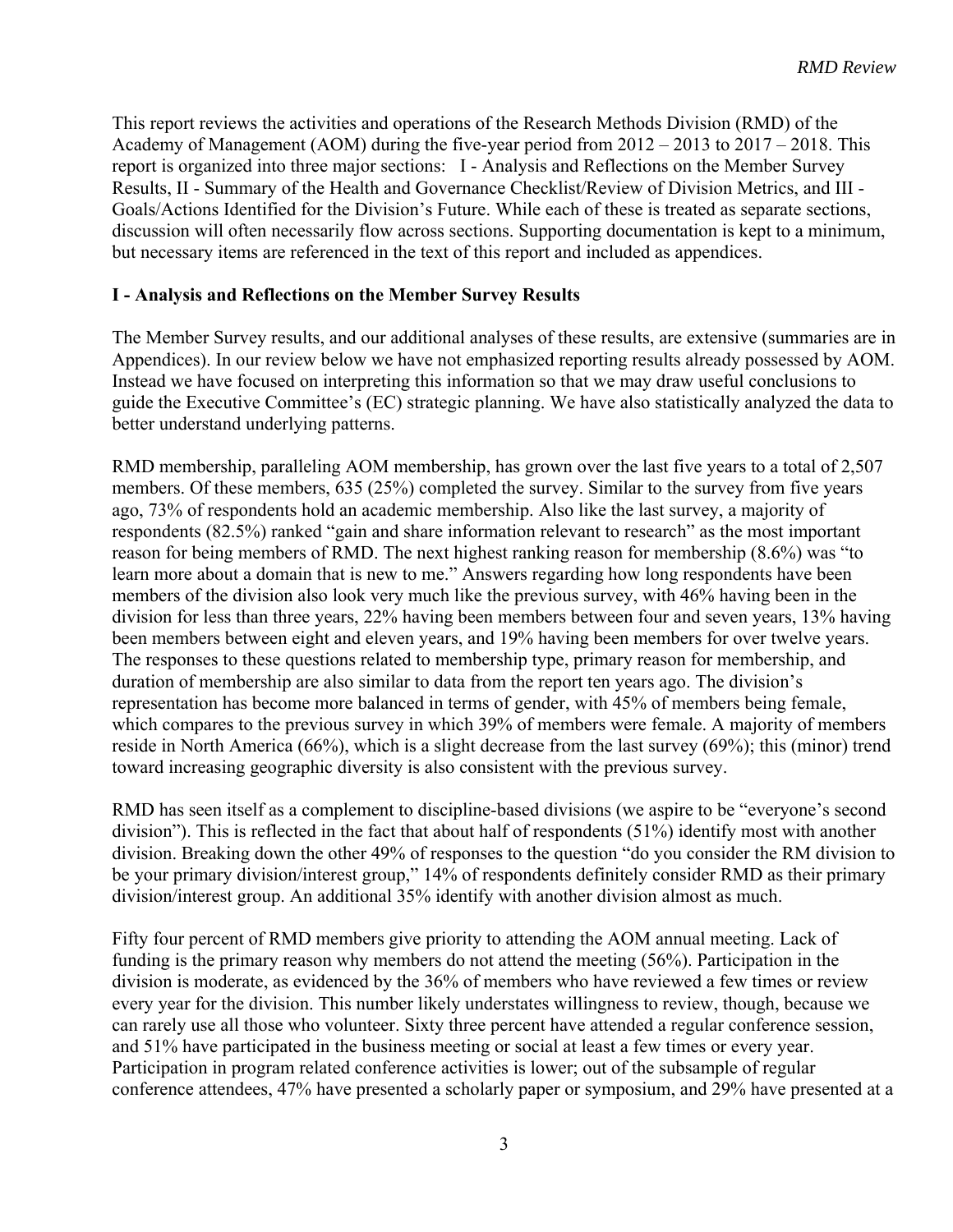PDW. Lower participation on the program is not surprising because conference papers and PDWs frequently emphasize a new methodological contribution, which presents a high bar for members to clear. Program participation is often necessary to obtain funding, and the EC might consider additional ways to facilitate participation so that more members may obtain funding and attend the meeting. One possibility, noted later, is to provide either an RM submission development workshop, or to provide online tutorials regarding methodology papers.

Appendix 1 presents a breakdown of member satisfaction with aspects of RMD activities by gender, membership type, regional location, and primary division membership. Overall satisfaction with membership in the division was rated 3.46 on a five point scale or said differently 82.6% reported being satisfied, very satisfied or extremely satisfied. As a broad generalization, North American members tended to be more satisfied with RMD services and activities compared to members residing outside North America. There were fewer identifiable patterns for other groups, but where differences did exist, men were more satisfied than women, and those whose primary division was RMD were more satisfied than those whose primary division was not RMD. Although there were some minor differences in exact rank ordering, all groups gave top five rankings to their satisfaction with fair and open elections, the value of listservs, responsiveness of division officers to member concerns, access to participation in the program, and the selection process for awards and recognition. These are all core governance issues, and the high levels of satisfaction in these domains are encouraging. On the other hand, there was also consensus in terms of the areas most in need of development. Specifically, the lowest scores went to opportunities for members to receive mentoring, encouragement from division leaders to form communities for members, and opportunities outside the annual meeting to network and collaborate. It is worth emphasizing that these were the lowest ranked areas across all groupings of members; there is strong consensus regarding areas where greater attention is needed.

Appendix 2 provides a further breakdown of results across groups in terms of participation in Annual Conference Activities. Mirroring the pattern for satisfaction scores, student members and those whose primary division was not RMD tended to be less likely to participate relative to academic members and those whose primary division was RMD. This pattern makes sense, insofar as students simply have fewer opportunities to engage in activities like presenting or chairing due to their lack of experience, and those whose primary membership resides in other divisions are likely focusing their efforts on these other divisions. The most common forms of participation were attending conference sessions, social events, and PDWs. It should be noted that the results omit those who never attend the conference or who marked "NA" for their response. Members who are not in North America were much more likely to indicate that they were not at the conference, so the unconditional average of participation (i.e. not limiting the analysis to those who could attend) for international members is much lower. Finally, Appendix 3 provides a further breakdown of results across groups in terms of satisfaction with Annual Conference Activities. Here, the only notable pattern was that those whose primary division membership was RMD were more satisfied with the RMD program.

Our survey included a number of open-ended questions to further understand the strengths and weaknesses of our division. A summary of these responses are included in Appendix 4, and are broadly consistent with the previously mentioned results from closed-form questions. Response rates for these questions varied widely and for some questions were quite low, but content analyses of these results were largely consistent with the results discussed above. The thing respondents liked best about RMD (269 responses) was our division listserv, RMNET, (34.6%), followed by the network and community of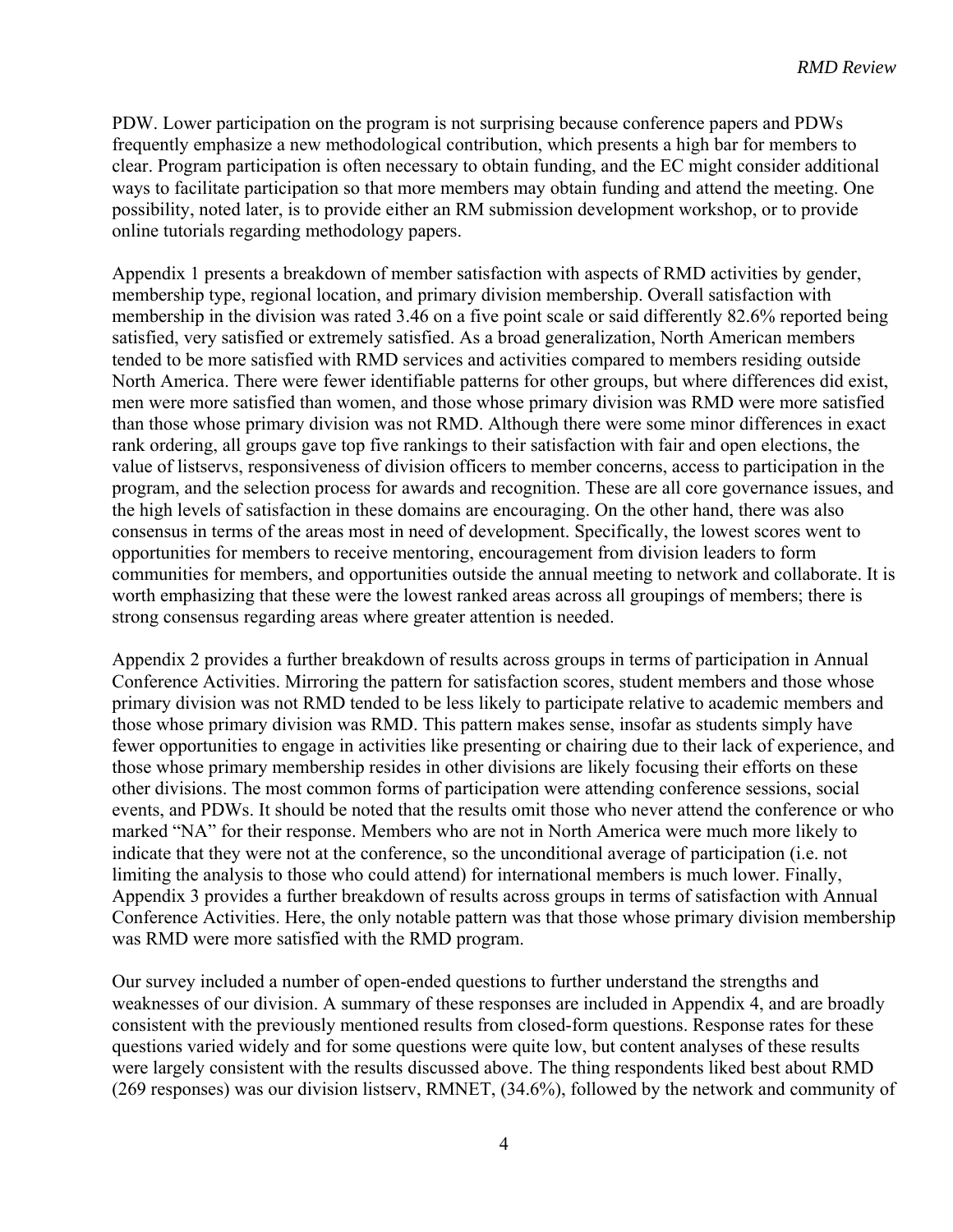scholars (25.7%), opportunities for learning and professional development (24.2%), and access to resources and information that improve scholarship and research (15.6%). The most valuable benefits of Research Methods membership included opportunities for professional development (29.6%), receiving answers to questions from RMNET, (28.6%), access to tools and knowledge (21.2%), and connections with a community of scholars  $(20.6\%)$ .

Summarizing across a number of different questions, small numbers of respondents indicated that RMD should increase discussion of future trends and necessary skills for junior scholars and students, maintenance of current and novel methodologies, increased information and tools for methods use, and more in-depth methodology training. Other common suggestions included assistance in publication success, methods workshops outside of the annual meetings, and in-depth training on statistical techniques and software. In sum, our findings are broadly consistent with the idea that RMD serves as a focal point for individuals in a variety of disciplines who want a place to learn about research methodology with repository of resources on techniques to enhance rigor, as well as opportunities to seek out expert advice and discussions related to methodology. These suggestions form the basis of some of our future plans described in Section III of this report.

## **II - Summary of the Health and Governance Checklist/Review of Division Metrics**

Our committee review of the items on the health and governance checklist indicated that while the division performs well on most (19) dimensions, we identified a need for improvement in the currency of our bylaws, our group's domain statement, our delivery of programs/services for all member constituencies, our efforts to involve under-represented populations in volunteer and leadership positions, and building a community. Below, we summarize our performance consistent with the groupings in the checklist. We have incorporated the completed "Health and Governance Checklist," which we have submitted as a separate document.

RMD has 2,507 members as of July, 2017 and we operate as a large division. Growth over the past five years has been steady at 1.93% per year, and is somewhat higher than the Academy as a whole, which has an average 1.08% growth rate. The number of new members is also positive, with an annual average 14.31% increase compared to the AOM general increase of 5.34%. This growth is consistent with the growth rates RMD experienced in the previous five year period. The biggest decrease in membership percentages is for executive members (average 5.94% decrease per year). The biggest growth rates are among emeritus members (average 4.34% increase per year) and student memberships (average 3.43% increase per year). The increase in student memberships compares positively to the Academy as a whole (average 1.03% per year) and fits with the general tendency for RMD to be seen as a resource for new scholars. It is also worth noting that our international membership has increased at a greater rate than domestic membership (international membership increases by 3.86% per year compared to .45% increase per year for domestic membership).

### Bylaws and Domain

Items #1, #2, and #3 in the Health and Governance Checklist concern the Bylaws and Domain Statement (?) for the division. We believe that the division can benefit from a thorough review of both the bylaws and domain statement to ensure they are current. We have consulted regularly to ensure that the EC complies with the division's policies and procedures, as well as those of AOM as a whole.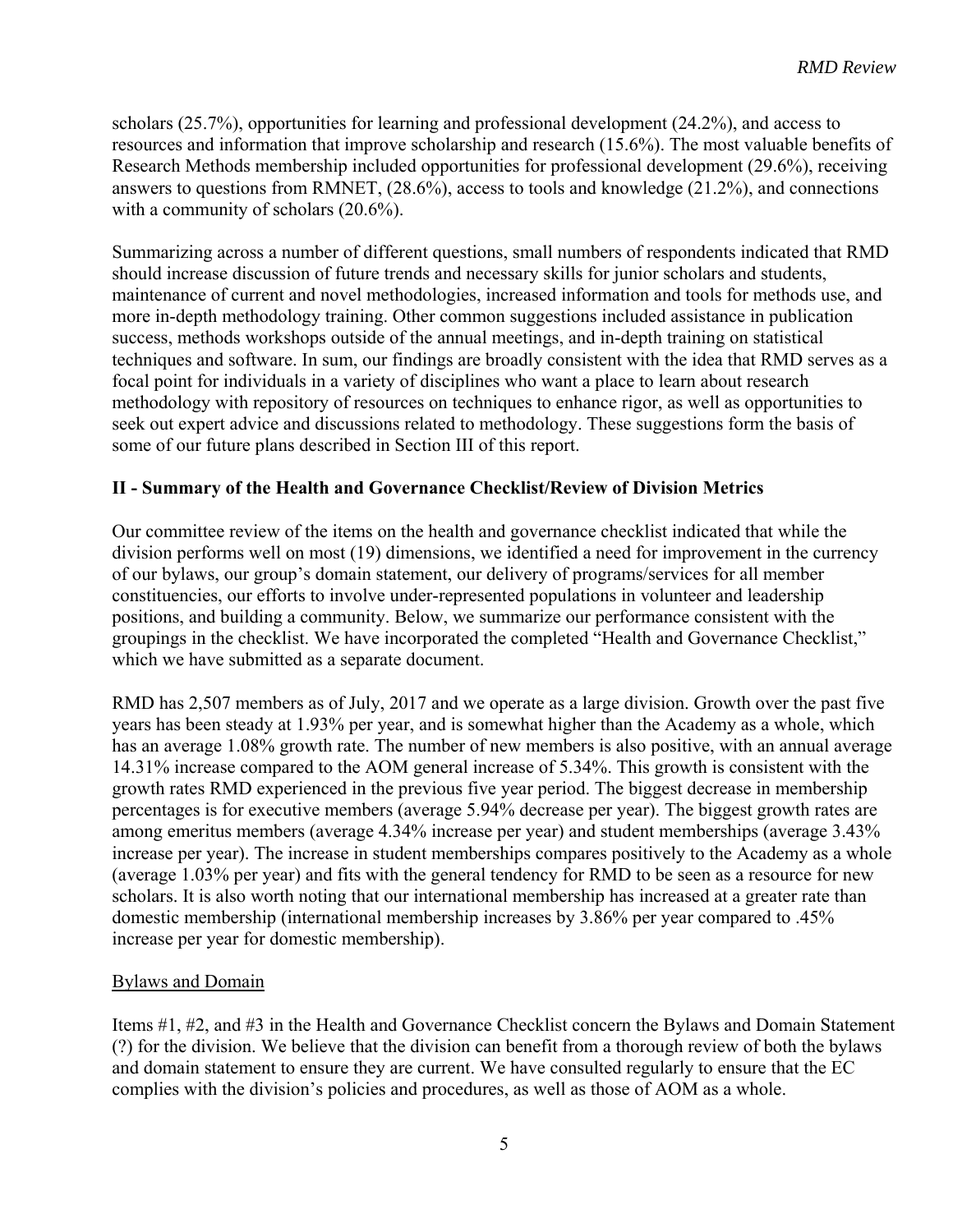Since our last review, we have continued to ensure that our bylaws were consistently referenced and, we feel that we have done a good job of keeping within the bylaws. When we updated our division website, we ensured that all bylaws were published there. We do feel, however, that this is an area where continued improvement will be made. The bylaws were reviewed and revised in 2014, although we believe the EC can still collective work to make some useful updates. As such, in the near term we will be working collectively to update everything.

By the same token, we think we can improve the domain statement to reflect our updated priorities and areas for improvement, noted later. In particular, we would like to emphasize the importance of research design, incorporation of new technologies, and integrative approaches that facilitate triangulation across methodologies. We think these changes, like those required for the bylaws, will be relatively conservative and will be an update rather than a complete revision.

### Membership

Our review of Checklist items #4 and #5 shows that our membership levels are strong, and methods to maintain communication from members are in place. The EC monitors the statistics describing our membership, executive committee composition, program representation, PDW attendance, and awards on an ongoing basis. We assess our services to determine if we are meeting the needs of all constituencies represented in our membership. Because RMD endeavors to be everyone's second division, the interests of our membership are very broad (range from micro to macro oriented research questions, and from quantitative to qualitative research methodologies). Our goal of increasing inclusivity has been somewhat successful, in that about half of our PDWs and sponsored symposia have been related to qualitative research. This is one area where the division has been especially strong in meeting an identified need from the previous report.

Although we offer services to all of the groups above, we indicate (Checklist item #5) that we *Need Improvement* because we believe that RMD can do more to serve its members. Additional discussion on this topic is found throughout the report, but is central in part III Goals /Actions.

### Finance

Consideration of the finance items on the Health and Governance Checklist (items #6, #7, and #8) showed no concerns. We have an elected Treasurer who monitors the division's finances, keeps in regular contact with the AOM finance team through Randye Murnane (the designated divisional contact) and ensures that we are always in compliance with the Academy's financial policies. An annual budget is prepared in conjunction with the RM Executive Committee (EC) and filed with the AOM finance group. The financial data provided in the Division Metrics were also reviewed and used to generate the Historical Actual Financials and Ratios of Expenses and Revenues provided in Appendix 5. Please note that at the time of preparation (Feb, 2018) the 2017 books have not been finalized. Therefore the 5-year averages are based on estimated values for 2017.

The Division has two accounts: An operating account and an endowment account. The endowment account contains funds provided under sponsorship agreement with SAGE with usage restricted to awards. The operating account serves as our primary account and is used for all other transactions.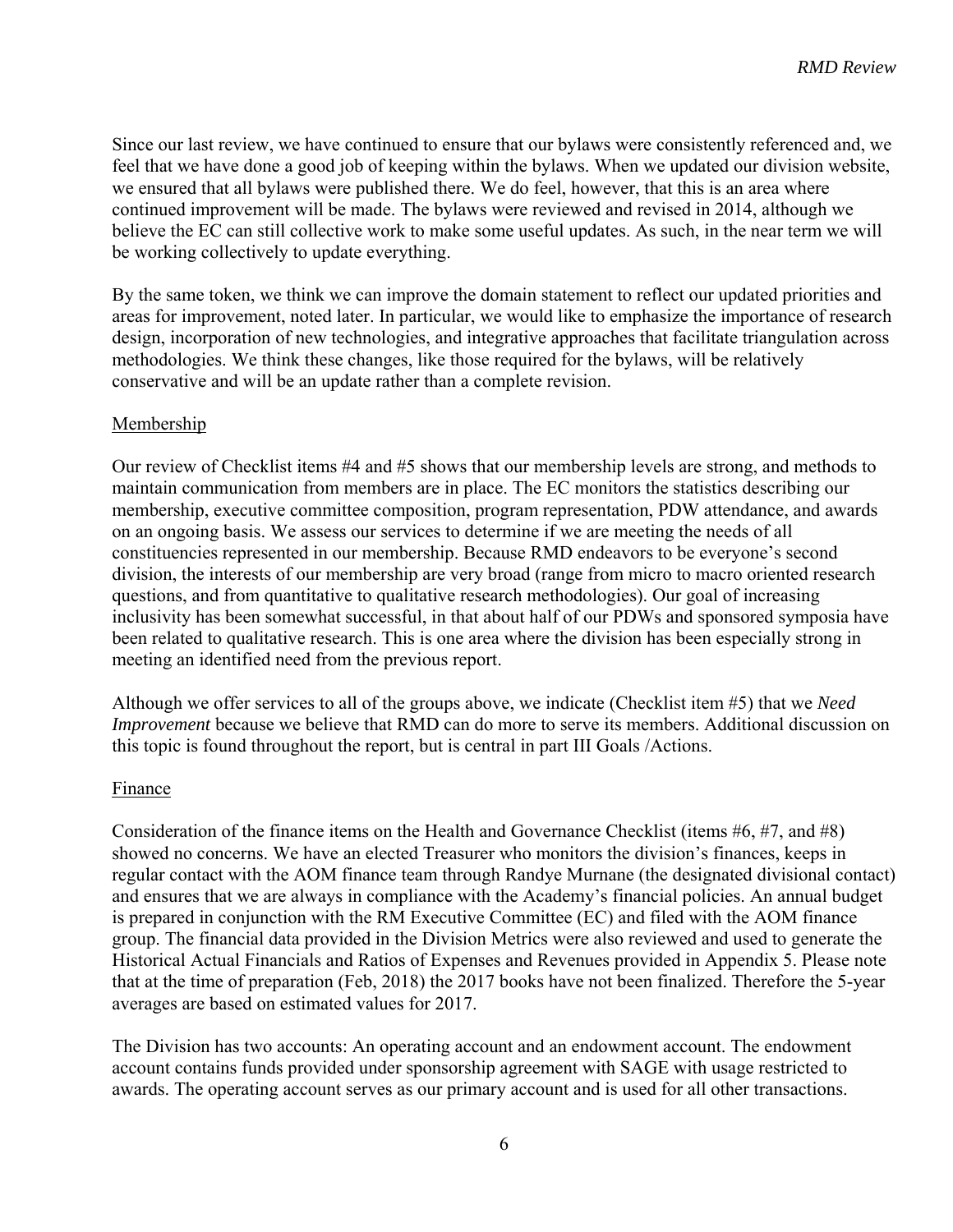## **Summary of Operating Account (2013-2017)**

See *5-Year Summary of Research Methods Division Operating Account*.

The RMD approach to its finances is to balance prudent, conservative money management with a commitment to providing RMD services as broadly as possible to its membership. The RMD has operated in the black for the past five years, never overdrawing our account, and typically carries forward 25% of its total operating funds.

In 2016 the balance forward in the operating account dipped to a low of \$3,889.74 due to heavy spending on promotional items. The spending was driven, primarily, to avoid claw back of unused funds. Revocation of the claw back policy by AOM allowed the Division to increase the balance forward (\$10,738.17 at the start of 2017). This creates a beneficial cash cushion for any unexpected fluctuation in allocation or larger non-recurring expenses.

#### *Inflows*

Our primary source of funding for the operating account is the membership-based AOM allocation. This has increased since 2013 as membership in RMD has grown from 2,322 to 2,481, a 6.8% increase. The allocation has increased from \$26,438 to \$27,142. This constitutes virtually all of the funding used for routine expenses. The Division also receives \$17,000 annually from Sage. These funds are restricted to use for divisional awards and are reviewed as part of the discussion of the endowment. We unexpectedly received \$850 in 2017 when a session organizer charged participants who registered for a PDW session. It is the Division's policy to provide PDWs and other sessions at the AOM Annual Meeting for all AOM members without any additional fee.

### *Outflows*

The Executive Committee (EC) regularly discusses possible uses for funds and the expense against the number of members served, and the long- and short-term benefits received by members. Annual meeting expenses (excluding awards) currently comprise the bulk of our expenses. RMD has spent an average of 92% of our annual allocation on expenses for the annual meeting. However, this 5-year average is not representative of current spending as in 2013 and 2014 the Division's annual awards were paid out of our operating account with external funding provided by Sage. The more representative three-year average is 70% of annual allocation being spent on meeting expenses. This includes spending on food and beverages ordered through catering for our members (\$12,976.98 in 2017) as well as a dinner for the EC and divisional representatives the night prior to our business meeting (\$1,343.82 in 2017).

The remaining expenses consist of sponsorship of the AOM new doctoral student consortium (\$1,000 annually), travel stipends for Division's student representatives (currently 4  $\omega$  \$650 each = \$2,600), and miscellaneous shipping and copies.

The Division's bylaws indicate that up to \$3,000 annually could be used to fund outreach consistent with our mission. Since 2016 we have budgeted \$2,000 annually for this purpose, but have not funded any initiatives. This results in lower than expected expenses.

### *Analysis of Operating Account*

The Division's operating account is healthy. The EC continually monitors spending and plans events within our budget. The majority of our expenses relate directly to the annual meeting or in conjunction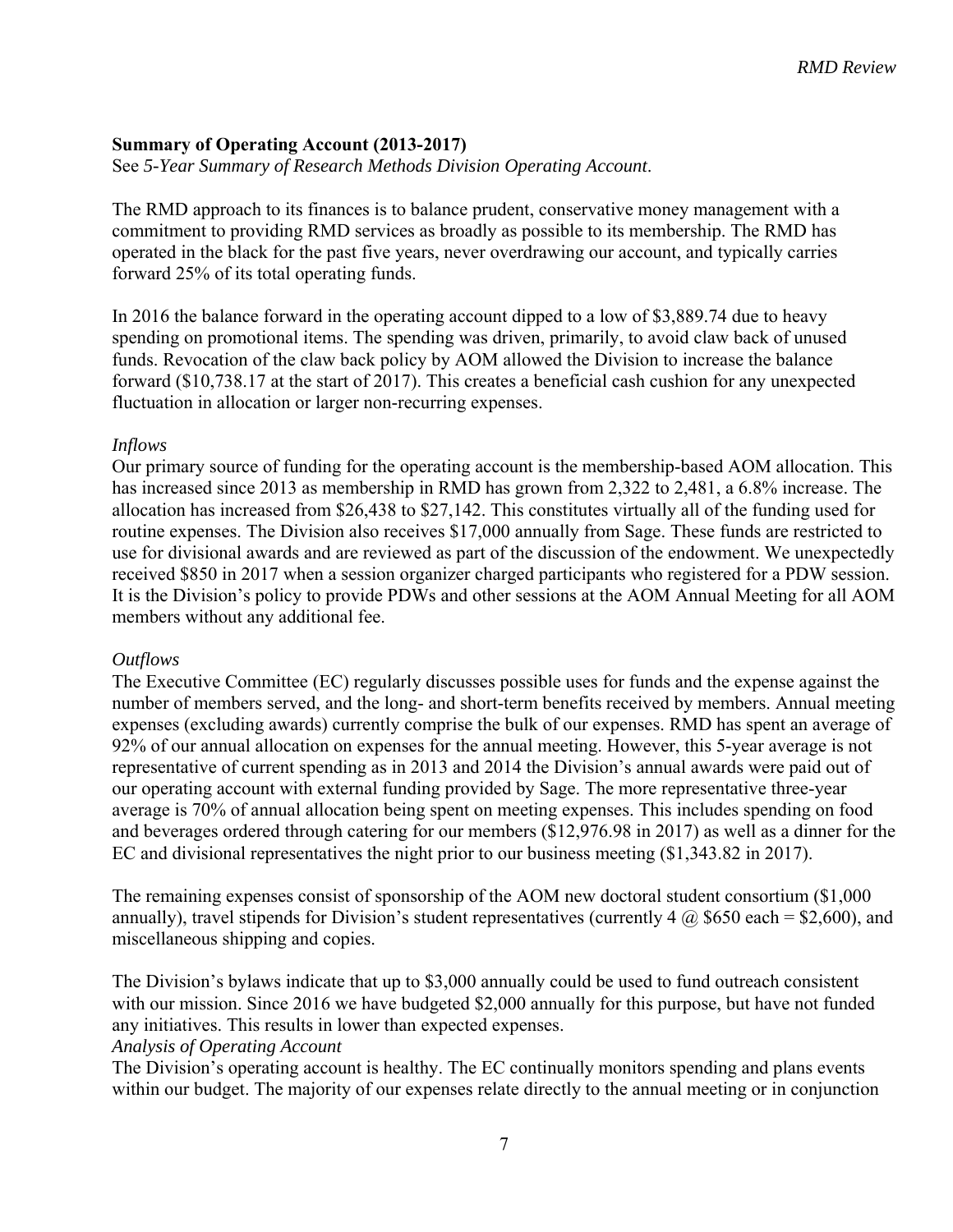with it (i.e., travel stipends for student representatives and donation to the New Doctoral Student Consortium). We will continue to balance ways to best serve our membership with the funds received while maintaining the financial health of the division.

### **Summary of Endowment Account (2013-2017)**

See table *5-Year Summary of Research Methods Division Endowment Account*.

The Division's endowment is healthy, having increased from \$30,294.83 at start of year 2013 to \$42,196.58 (est.) 2017 year end (exact amount will depend on how the new AOM interest rules will be applied). The endowment will continue to grow by \$1,500 annually (before gains from interest) unless additional divisional awards are created.

*Inflows .* The RM Division's endowment account receives funds from SAGE publishing for the division's sponsorship of the journal *Organizational Research Methods* (ORM). Under the current agreement, renewed in fall 2015 and covering 2016-2022, SAGE will provide \$17,000 annually to the division with use of the funds restricted to awards. During 2013-2015 funding was \$15,000 annually.

Prior to 2017 the Division received 2% simple interest on the balance forward. Effective in 2017, interest will be based on the total balance forward of all divisional accounts at the current LIBOR rate.

*Outflows.* The Division's sole use of funds in the endowment account is for annual awards. The Division currently has six awards which total \$15,500 as follows:

| Award                                      | <b>Annual An</b> |
|--------------------------------------------|------------------|
| <b>SAGE/RMD Best Division Paper Award</b>  | \$2,000.00       |
| SAGE/RMD Best Division Student Paper Award | \$2,000.00       |
| SAGE/RMD/CARMA Early Career Award          | \$2,500.00       |
| SAGE/RMD Distinguished Career Award        | \$4,000.00       |
| SAGE/RMD McDonald Advancement ORM Award    | \$2,500.00       |
| SAGE ORM Best Paper Award                  | \$2,500.00       |
| Total for all current awards               | \$15,500.00      |

These awards and the amounts are part of the Division's Bylaws. Awards are split between any coauthors, so the total award amount will not exceed \$15,500 annually unless additional awards are created or award amounts increased.

#### *Analysis of Endowment Account*

During the period 2013-2015 the endowment grew by an average of \$2,700 annually. This growth was due primarily to the SAGE ORM Best Paper award being paid out of the Division's operating funds instead of the endowment funds plus interest on the account. Beginning in 2016, inflows from SAGE increased to \$17,000 and all \$15,500 of awards paid out of the endowment account. This results in a net increase in the endowment account of \$1,500 annually excluding any interest inflows. This is expected to continue in the future.

As noted, the current agreement with SAGE is valid through 2022 and we are confident it will be renewed in the future. In the *unlikely* event that the agreement with SAGE we not renewed, the Division would need to reassess spending on awards. Award amounts are specified in the Division's bylaws.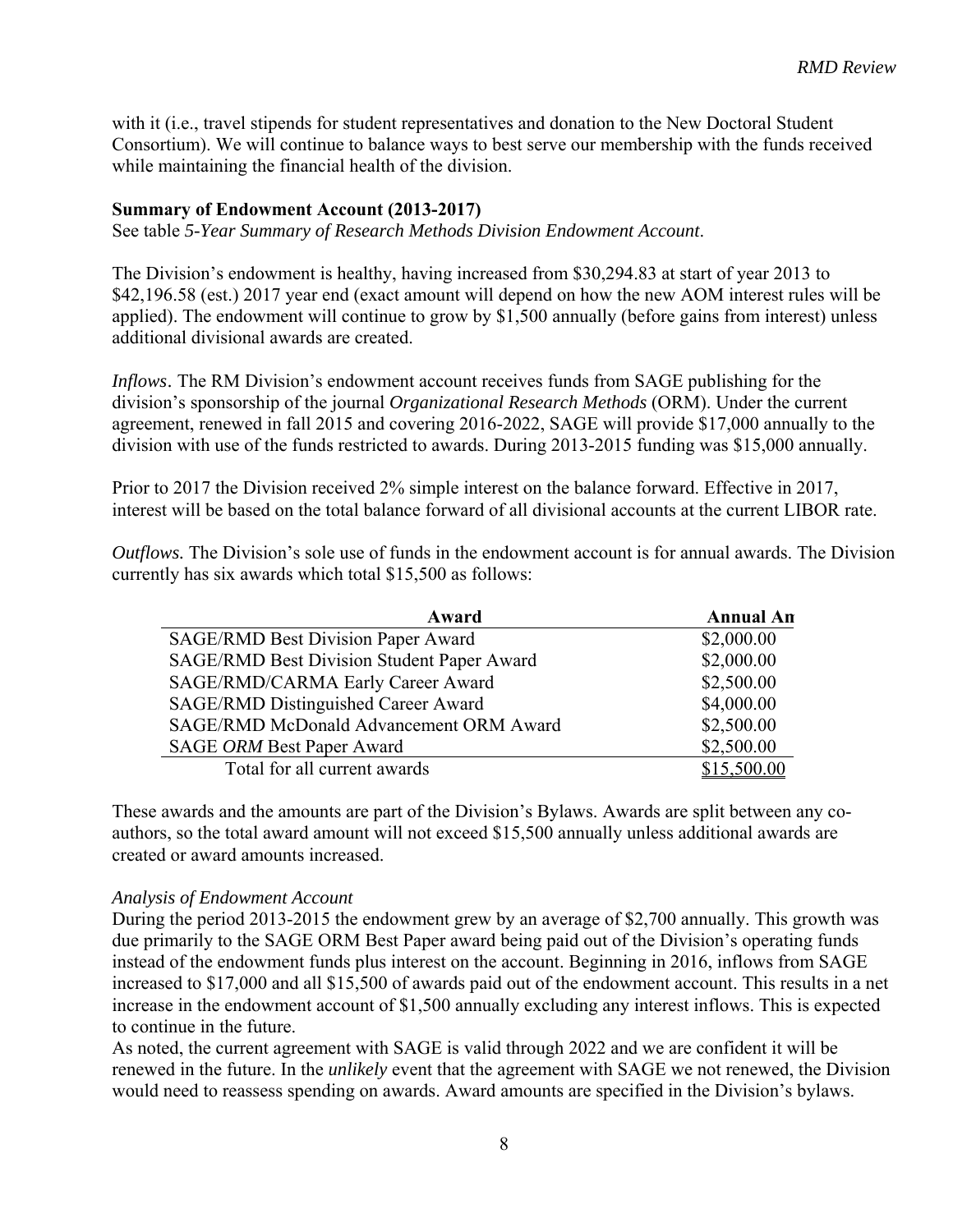However, the endowment is currently sufficient to continue to fund awards at the approved levels for 2.48 years. This would allow ample time for the award amounts to be addressed through a bylaws change should sponsorship change.

#### Governance

The items on the Health and Governance Checklist (items #9 - #14) related to governance issues generated no special concerns. RMD does not have the financial resources to support a mid-year planning meeting. Our planning occurs at the annual meeting and by e-mail over the rest of the year.

The culture of RMD as a whole, and of EC, is based on respect, collaboration and service. Discussions by EC members are characterized by respect and cooperation even when we disagree. We are aware of no interpersonal issues hindering our work together, and this has been a consistent pattern for the division over the past five years, as well as the foreseeable future.

The EC has both standing (e.g. new member committee, awards committee), and ad hoc committees (e.g., how to involve more strategy people in the division committee) and this process seems to be serving us well. As new issues arise, EC members volunteer to head and serve on these committees. These committees may also include non-EC members who are occasionally recruited (e.g., a track chair for RMD Consortium) or who volunteer (e.g., historian). Volunteers for specific projects or committees are also occasionally solicited through our newsletters (e.g., Student Representatives to the EC).

Our elections are run according to the timetable and guidelines put forth by AOM. In addition to soliciting nominations from the membership at large through the open process, EC members encourage RMD members from a wide variety of stakeholder groups and member interests to apply.

#### Programs/Activities

Our assessment of the Health and Governance Checklist items  $(\#15 - 23)$  shows that we offer a broad range of services that are continually modified and improved.

One way the RMD is responsive to members is that we routinely collect attendance data and ratings on every PDW we offer. These ratings are fed back to the PDW Chair for the following year, so that s/he can potentially solicit PDWs from the most successful PDWs of the past year. We also sometimes use the highest-rated PDW from the previous year as a plenary session for the following year, so that our very best PDWs will be available even to those who cannot attend the conference on Friday and Saturday.

In order to better serve our members, we introduced a Doctoral & Jr. Faculty Consortium since the last five year review, which runs during the summertime prior to the AOM conference. The Consortium spans several weeks, with guest speakers in Macro, Micro, and Qualitative tracks (in order to more explicitly serve our macro and qualitative members). The Consortium involves online speaker panels followed by question and answer sessions, and is heavily subscribed to, by our international members. These sessions are focused on how to use methodology to answer research questions, and to understand the role of research methods in the pursuit of science more broadly. Following the Consortium, participants are given the opportunity to develop mentoring relationships with consortium presenters.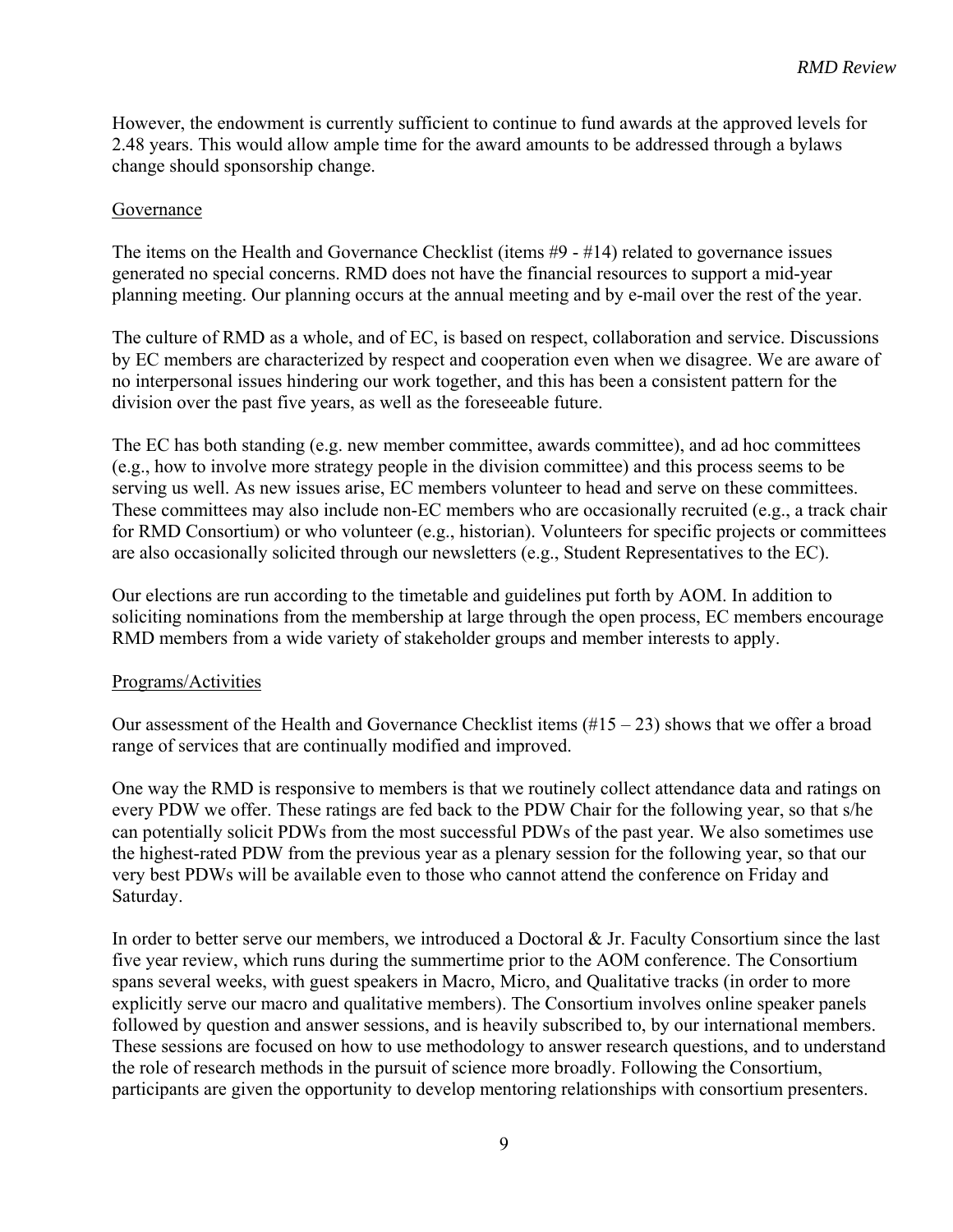The Consortium is also followed by a Saturday-night reception at AOM, to encourage opportunities for mentoring at the conference. We also offer an annual PDW called "Ask the Experts," where RMD members can come and get their methods questions answered one-on-one with top experts in RMD.

To enhance communication with members, we have upgraded our website  $(\frac{http://rmdiv.org/}{comp/})$  consistent with the plans established in the previous five-year review. The website includes information about division business (e.g., the summer RMD Consortium, elections, awards) as well as resources (e.g., syllabi for research methods courses, description and instructions for how to join the active RMNET listserv, and the Measures Chest). One of the chief ways we are immediately responsive to member needs is via the RMNET listserv. The listserv answers a variety of methods questions that members have submitted (e.g., when collecting data, performing analyses, responding to reviewer comments on a manuscript, etc.), often on the same day on which the question was asked.

## **III - Goals/Actions Identified for the Division/Interest Group's Future**

## Broadening the scope of methods inquiry

The qualitative comments from members suggest that increased information about methodological tools and deep training in methodology are needed. The EC believes that the mission of the division can best be facilitated by addressing issues that will help scholars with all phases of the research process, regardless of methodological orientation. One of the key initiatives over the past years for the division has been to incorporate more qualitative methodology and macro content into the division's PDW offerings and leadership structure.

This cross-fertilization has shown one key difference quite clearly. Specifically, the qualitative research tradition has done much to show how to design studies and collect data, including how to structure interviews, extract themes from surveys, and link the theoretical principles to design elements before going into the field. A doctoral student wanting to do this research would have a very solid understanding of how to design a qualitative study. In contrast, quantitative topics are often covered as if the data were already in hand. More specifically, the questions have mostly related to statistical analysis. The division has been expanding the scope of PDWs in recent years to incorporate more ideas for the early stages of studies. For example, some experts have presented on how design and implement experiments based on vignettes. Another example is a PDW in 2018 in which Associate Editors from Organizational Research Methods (ORM) will present on how non-methodologists can publish in ORM. PDWs that focus on scale development, maintaining appropriate response rates, selecting appropriate respondents for different types of research questions, or timing of repeated measures to match the nature of relationships being tested could all be given greater attention.

A second component of this initiative would involve new ways to integrate emerging technologies more fully into the research process. This is consistent with qualitative comments suggesting that cutting edge research tools should be covered by RMD. Large datasets with massive numbers of repeated measures are increasingly available for study, and we believe that RMD is in an ideal position to facilitate the use of these tools in a variety of disciplines. Recent PDWs have also shown how to design studies using wearable sensors, another new technique for gathering data. Machine learning and text mining approaches may represent an opportunity to blend the qualitative open-ended tools for research with quantitative approaches.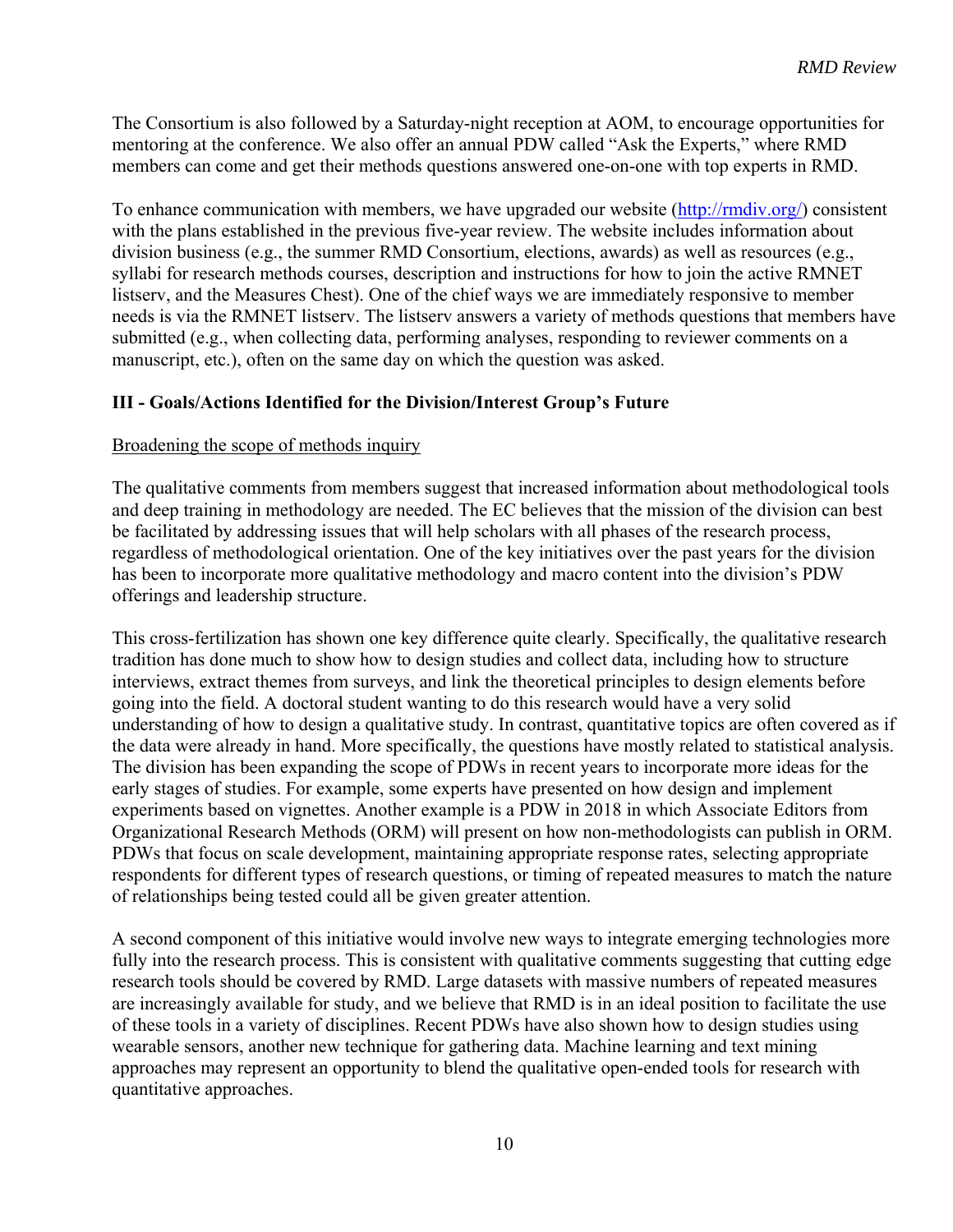The EC has discussed ways to encourage participation of new members to RMD. One possible method may be to encourage an additional free division, so members may select three core divisions. The current structure often results in micro researchers choosing OB and HR, and macro researchers choosing STR and OMT. The EC would like to find a way within AOM to change this arrangement so that RMD will be more readily accessible to a broader membership base. We believe that drawing in members in this way may further dispel the sense that members will see RM as a "specialist" division.

#### Ensuring services and participation are available and relevant for all members

One of the areas for improvement we noted was in terms of ensuring that services and participation are available and relevant for all members. While most data suggest that our members are satisfied with core services, and we have made efforts to be inclusive, it is clear that such efforts should continue. We would like to improve representation of international members and women: as elected officers on the executive committee and volunteer positions in the division. In a similar vein, we note that the division has been led by women and international members, but this has been an inconsistent pattern. Our leaders who do have international ties have typically been employed in North American universities. We will work towards improving the presence and visibility of international executive committee members and women officers/volunteers by encouraging them to attend division socials, and represent the division in consortia so as to provide role models for individuals who might otherwise not identify with the division, and participate in submitting PDWs. Some members of the EC note that they have either experienced or heard that RMD is externally perceived as being composed of senior, highly accomplished individuals with a focus on quantitative expertise. Most individuals who participate more fully report that the division is indeed inclusive in attitudes, so we are especially interested in recruiting and representing diversity in visible roles. Since PDWs and CARMA tend to be the most visible Methods events, we will also continue our ongoing efforts to include individuals from underrepresented categories.

We could propose (as a goal for the Division) to prepare a future report about (potential) gender gaps at all levels of the RMD. This would include compiling data on female-male representation in (a) the Academy as a whole, (b) the RMD membership in particular, (c) RMD paper and symposium authorships, (d) RMD PDW leaders, (e) RMD paper, symposium, and PDW attendance, (f) ORM authorship, (g) RMD awards, (h) RMD exec committee nominations, and (i) RMD exec committee membership.

We also plan to look into the feasibility of explicitly encouraging underrepresented members running for officer positions, and as an EC to identify members of underrepresented groups who could be asked to serve in leadership roles. We also consider offering volunteer positions for diversity outreach and work with doctoral coordinators to encourage student participation in the division. To increase the diversity of offerings, we would also like to consider providing either an RM submission development workshop, or to provide online tutorials regarding how to develop methodology papers. This should help international members increase the likelihood of getting submissions accepted, which in turn will enhance their ability to both attend and participate in the division.

#### Improving continuous communication and responsiveness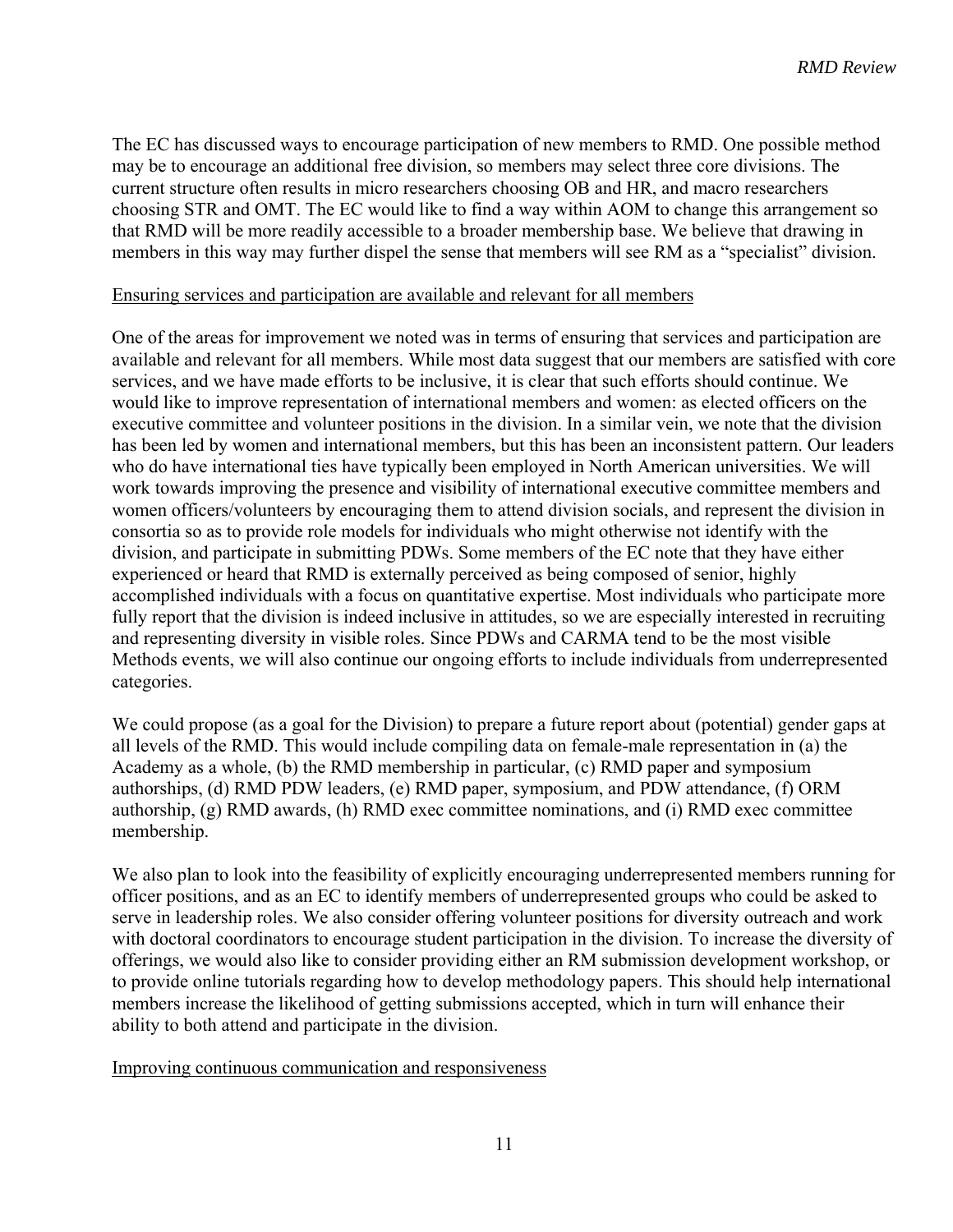Although communication and responsiveness have been areas of strength for RMD, as evidenced by both the surveys and the popularity of our webpage and listserv, we feel that this is also an area where continued growth is needed. As we noted in the second section, RMD members all have access to an email listserv called RMNET. When a methods inquiry is e-mailed to the RMNET, methodologists typically respond within hours and a variety of perspectives are represented in these responses. One of the key areas for future development in the future is building on the current strategies through nonconference activities. This builds on both of the previously mentioned themes. Specifically, we feel that enhanced communication will increase the visibility of the division for groups who are currently not accessing resources. We will also use these outreach strategies to discuss methods to better serve multiple constituencies. Such initiatives are responsive to the comments and survey responses highlighting the importance of communication.

In this regard, we plan to expand our "Measure Chest" into a "Measure and Design Chest" to include recent syllabi, chapters, and best-practice articles on designing quantitative studies. We will also include resources relevant to researchers interested in strategic management and public policy related topics by developing online areas that share links to archival databases and administrative records. One possibility is to recruit individuals from within the division who have knowledge and experience related to social media to head up outreach through appropriate platforms.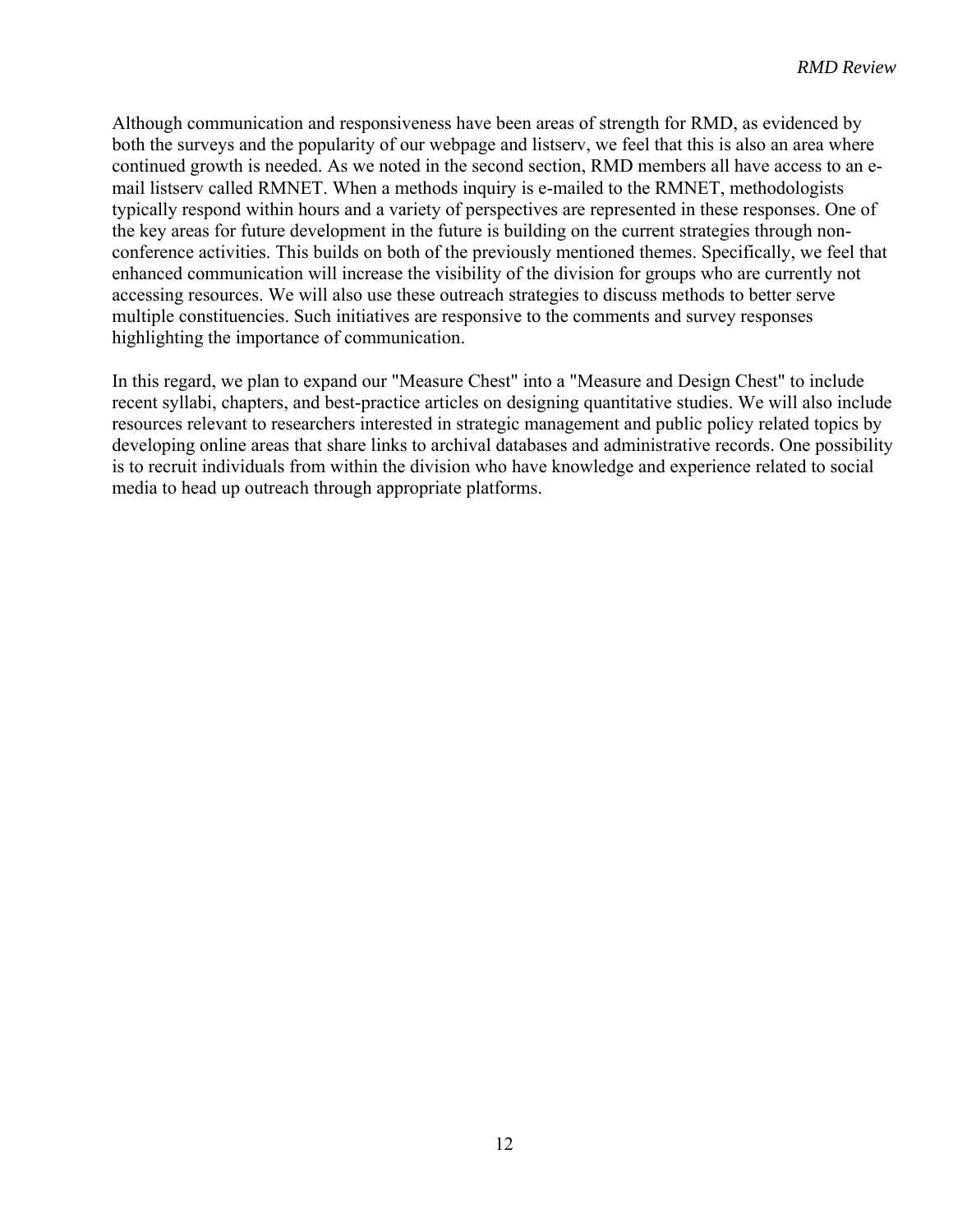## **Appendix 1**

| Overall Means for Satisfaction with the Division as a Whole and Comparisons across Demographic Breakdowns |  |  |
|-----------------------------------------------------------------------------------------------------------|--|--|
|                                                                                                           |  |  |

|                                                                                |         | Gender |        | Membership type |         | Regional<br>location |         | Primary division<br>membership |       |
|--------------------------------------------------------------------------------|---------|--------|--------|-----------------|---------|----------------------|---------|--------------------------------|-------|
|                                                                                | Overall | Male   | Female | Academic        | Student | Other                | North   | <b>RM</b>                      | Other |
|                                                                                |         |        |        |                 |         |                      | America |                                |       |
| Social and networking opportunities                                            | 3.54    | 3.57   | 3.52   | 3.53            | 3.55    | 3.30                 | 3.63    | 3.72                           | 3.34  |
| Access to participation on the program                                         | 3.66    | 3.66   | 3.70   | 3.66            | 3.65    | 3.57                 | 3.70    | 3.73                           | 3.59  |
| Sense of community                                                             | 3.29    | 3.43   | 3.12   | 3.29            | 3.27    | 3.04                 | 3.41    | 3.45                           | 3.10  |
| Activities that address the division's domain                                  | 3.49    | 3.54   | 3.42   | 3.51            | 3.43    | 3.26                 | 3.60    | 3.58                           | 3.39  |
| Welcoming of members from various demographic groups                           | 3.43    | 3.57   | 3.29   | 3.46            | 3.34    | 3.15                 | 3.58    | 3.52                           | 3.33  |
| Efforts to reach out to international members                                  | 3.18    | 3.24   | 3.11   | 3.22            | 3.05    | 2.83                 | 3.46    | 3.29                           | 3.06  |
| Efforts to work collaboratively with other divisions                           | 3.33    | 3.36   | 3.29   | 3.35            | 3.24    | 3.11                 | 3.44    | 3.51                           | 3.13  |
| Opportunities outside of the annual meeting to<br>network/collaborate          | 3.02    | 3.12   | 2.89   | 3.02            | 3.04    | 2.69                 | 3.18    | 3.12                           | 2.91  |
| Encouragement from division leaders to form communities<br>for members like me | 2.89    | 2.99   | 2.76   | 2.85            | 2.99    | 2.66                 | 3.00    | 3.01                           | 2.75  |
| Opportunities for members like me to receive mentoring                         | 2.74    | 2.86   | 2.59   | 2.77            | 2.68    | 2.42                 | 2.90    | 2.86                           | 2.63  |
| Level of communication received from the RM division                           | 3.30    | 3.38   | 3.20   | 3.32            | 3.23    | 3.08                 | 3.41    | 3.37                           | 3.23  |
| Quality of newsletter                                                          | 3.30    | 3.36   | 3.23   | 3.32            | 3.24    | 3.11                 | 3.41    | 3.36                           | 3.24  |
| Usefulness of website                                                          | 3.40    | 3.45   | 3.33   | 3.43            | 3.27    | 3.31                 | 3.44    | 3.44                           | 3.35  |
| Value of listservs                                                             | 3.94    | 4.01   | 3.87   | 3.98            | 3.82    | 3.74                 | 4.04    | 3.92                           | 3.97  |
| Responsiveness of division officers to member concerns                         | 3.70    | 3.69   | 3.71   | 3.71            | 3.64    | 3.53                 | 3.78    | 3.75                           | 3.63  |
| Ability of interested members to become leaders in the                         |         |        |        |                 |         |                      |         |                                |       |
| division                                                                       | 3.32    | 3.27   | 3.41   | 3.29            | 3.48    | 3.14                 | 3.41    | 3.42                           | 3.22  |
| Opportunities to influence the RM division                                     | 3.25    | 3.24   | 3.27   | 3.22            | 3.40    | 3.00                 | 3.36    | 3.34                           | 3.15  |
| Fair and open elections                                                        | 3.97    | 4.00   | 3.94   | 3.97            | 3.93    | 3.96                 | 3.97    | 3.93                           | 4.01  |
| Selection process for awards and recognition                                   | 3.63    | 3.68   | 3.61   | 3.64            | 3.62    | 3.56                 | 3.67    | 3.65                           | 3.61  |

All items rated on a 5-point scale with 1 = not satisfied, 2 = somewhat satisfied, 3 = satisfied, 4 = very satisfied, and 5 = extremely satisfied; responses marked as N/A omitted. Bolded means indicate a significant difference at p<.05 identified through a regression model including all demographic information above, as well as age.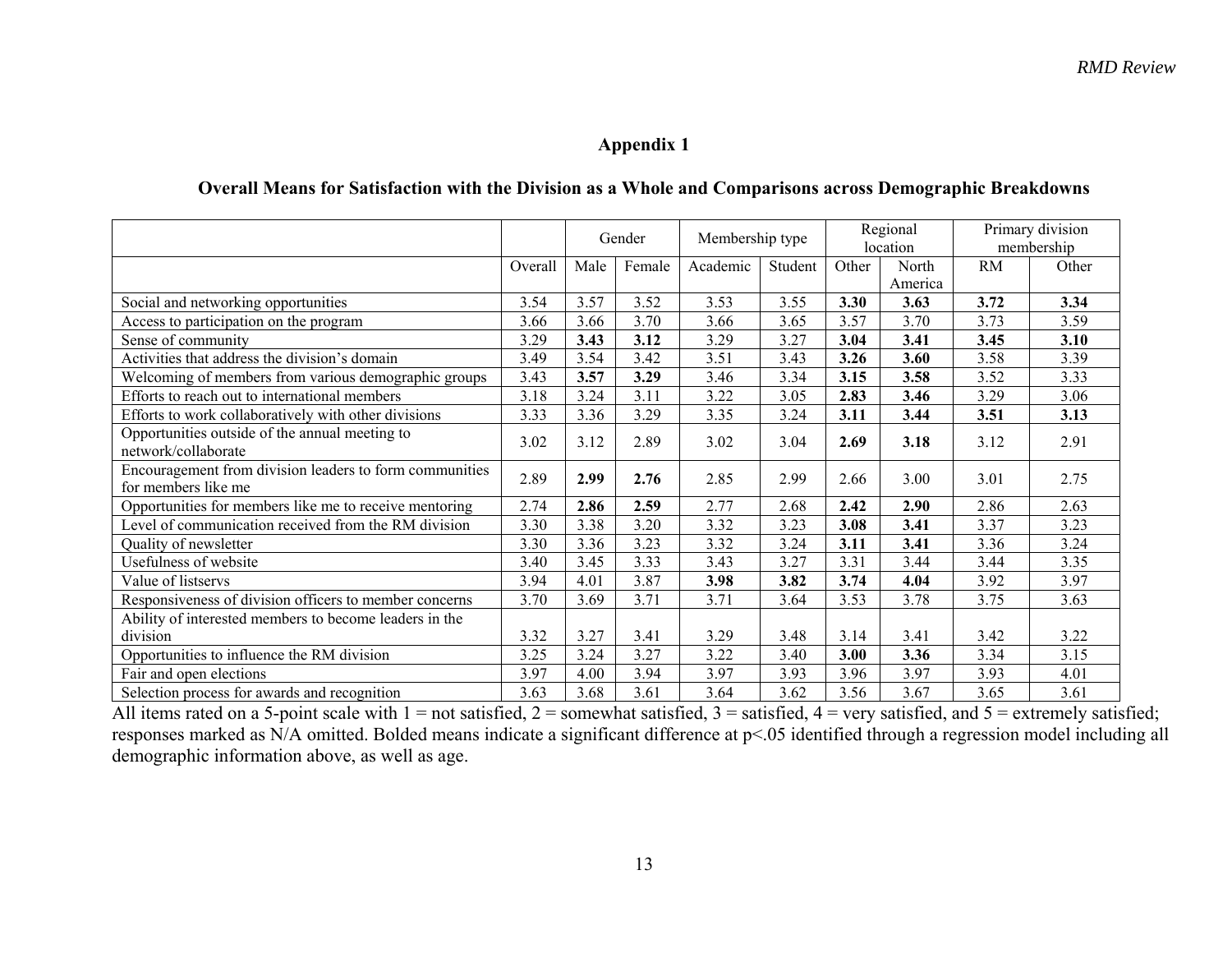## **Appendix 2**

|                                                     |         | Gender |        | Membership type |         | Regional<br>location |         | Primary division<br>membership |       |
|-----------------------------------------------------|---------|--------|--------|-----------------|---------|----------------------|---------|--------------------------------|-------|
|                                                     | Overall | Male   | Female | Academic        | Student | Other                | North   | <b>RM</b>                      | Other |
|                                                     |         |        |        |                 |         |                      | America |                                |       |
| Served as a reviewer                                | 2.04    | 2.10   | 2.04   | 2.16            | 1.82    | 2.06                 | 2.09    | 2.29                           | 1.90  |
| Presented at a PDW                                  | 1.45    | 1.51   | 1.45   | 1.58            | 1.15    | 1.42                 | 1.52    | 1.63                           | 1.36  |
| Attended a PDW                                      | 2.37    | 2.46   | 2.48   | 2.40            | 2.70    | 2.54                 | 2.43    | 2.55                           | 2.39  |
| Presented a paper at a scholarly<br>session         | 1.89    | 1.99   | 1.89   | 2.02            | 1.75    | 1.92                 | 1.97    | 2.22                           | 1.72  |
| Served as a chair or discussant                     | 1.35    | 1.41   | 1.32   | 1.47            | 1.09    | 1.28                 | 1.43    | 1.51                           | 1.26  |
| Attended a regular conference<br>session            | 2.68    | 2.77   | 2.84   | 2.82            | 2.80    | 2.76                 | 2.84    | 2.89                           | 2.74  |
| Participated in social events/<br>business meetings | 2.42    | 2.57   | 2.46   | 2.54            | 2.48    | 2.36                 | 2.60    | 2.73                           | 2.34  |
| Volunteered in some capacity                        | 1.36    | 1.41   | 1.34   | 1.44            | 1.19    | 1.20                 | 1.47    | 1.52                           | 1.26  |

#### **Overall Means for Participation in Annual Conference Activities and Comparisons across Demographic Breakdowns**

All items rated on a 4-point scale with  $0 =$  never,  $1 =$  once,  $2 =$  a few times,  $3 =$  every year; responses marked as "N/A" omitted. Bolded means indicate a significant difference at p<.05 in a negative binomial regression model including all demographic information above, as well as age and frequency of conference attendance.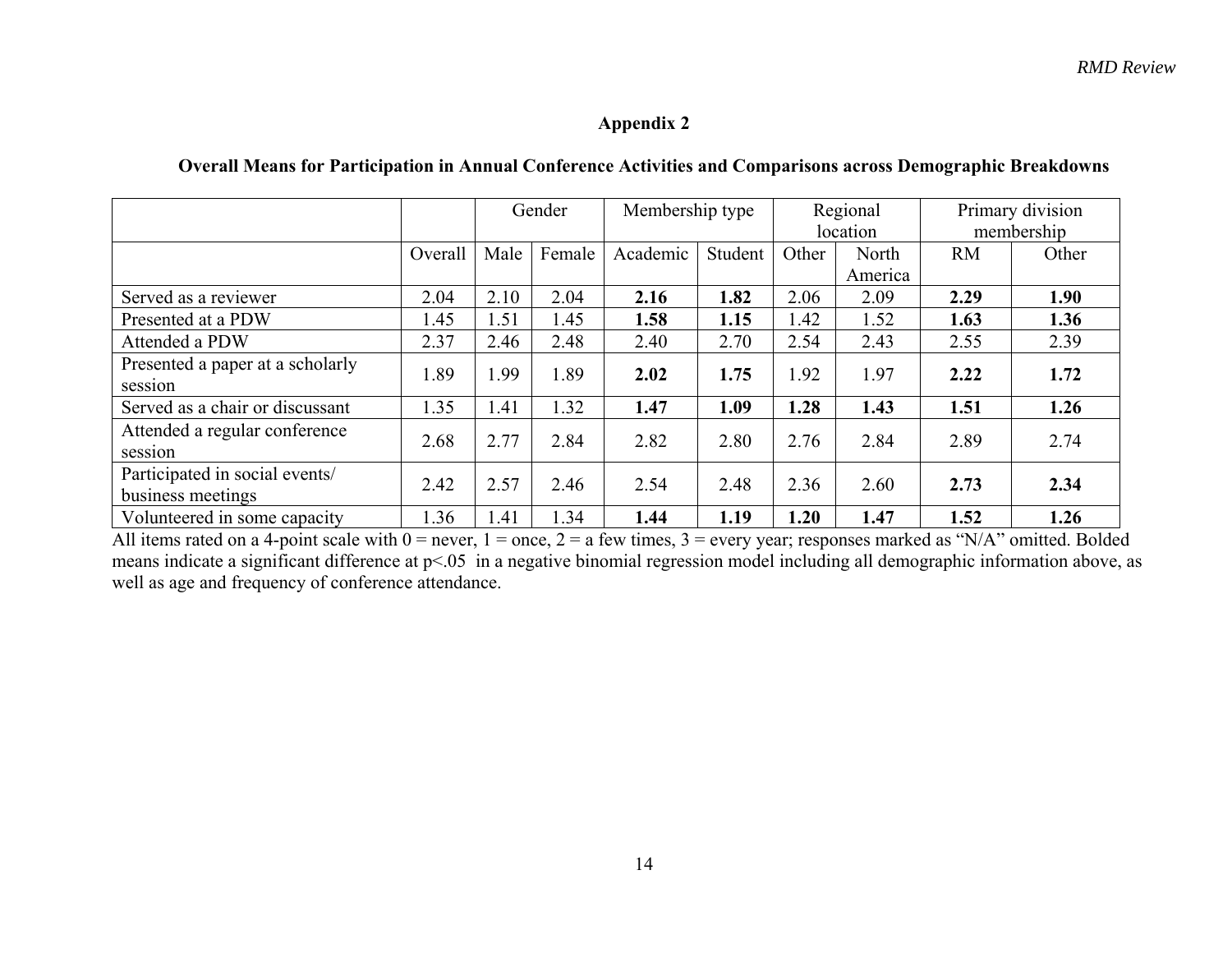## **Appendix 3**

|                            |         | Gender |        | Membership type |         | Regional |         | Primary division |       |
|----------------------------|---------|--------|--------|-----------------|---------|----------|---------|------------------|-------|
|                            |         |        |        |                 |         | location |         | membership       |       |
|                            | Overall | Male   | Female | Academic        | Student | Other    | North   | <b>RM</b>        | Other |
|                            |         |        |        |                 |         |          | America |                  |       |
| Professional development   | 3.94    | 3.89   | 3.99   | 3.91            | 4.00    | 3.77     | 4.01    | 4.03             | 3.84  |
| workshops                  |         |        |        |                 |         |          |         |                  |       |
| Traditional paper sessions | 3.47    | 3.48   | 3.46   | 3.44            | 3.55    | 3.35     | 3.52    | 3.60             | 3.33  |
| Discussion paper sessions  | 3.51    | 3.52   | 3.51   | 3.48            | 3.64    | 3.41     | 3.56    | 3.65             | 3.38  |
| Symposia                   | 3.76    | 3.75   | 3.81   | 3.75            | 3.81    | 3.69     | 3.79    | 3.87             | 3.65  |
| Plenaries                  | 3.45    | 3.43   | 3.52   | 3.41            | 3.68    | 3.49     | 3.43    | 3.60             | 3.28  |

#### **Overall Means for Satisfaction with Division Activities and Comparisons across Demographic Breakdowns**

All items rated on a 5-point scale with  $1 =$  not satisfied,  $2 =$  somewhat satisfied,  $3 =$  satisfied,  $4 =$  very satisfied, and  $5 =$  extremely satisfied; responses marked as N/A omitted. Bolded means indicate a significant difference at p<.05 in a regression model including all demographic information above, as well as age and frequency of conference attendance.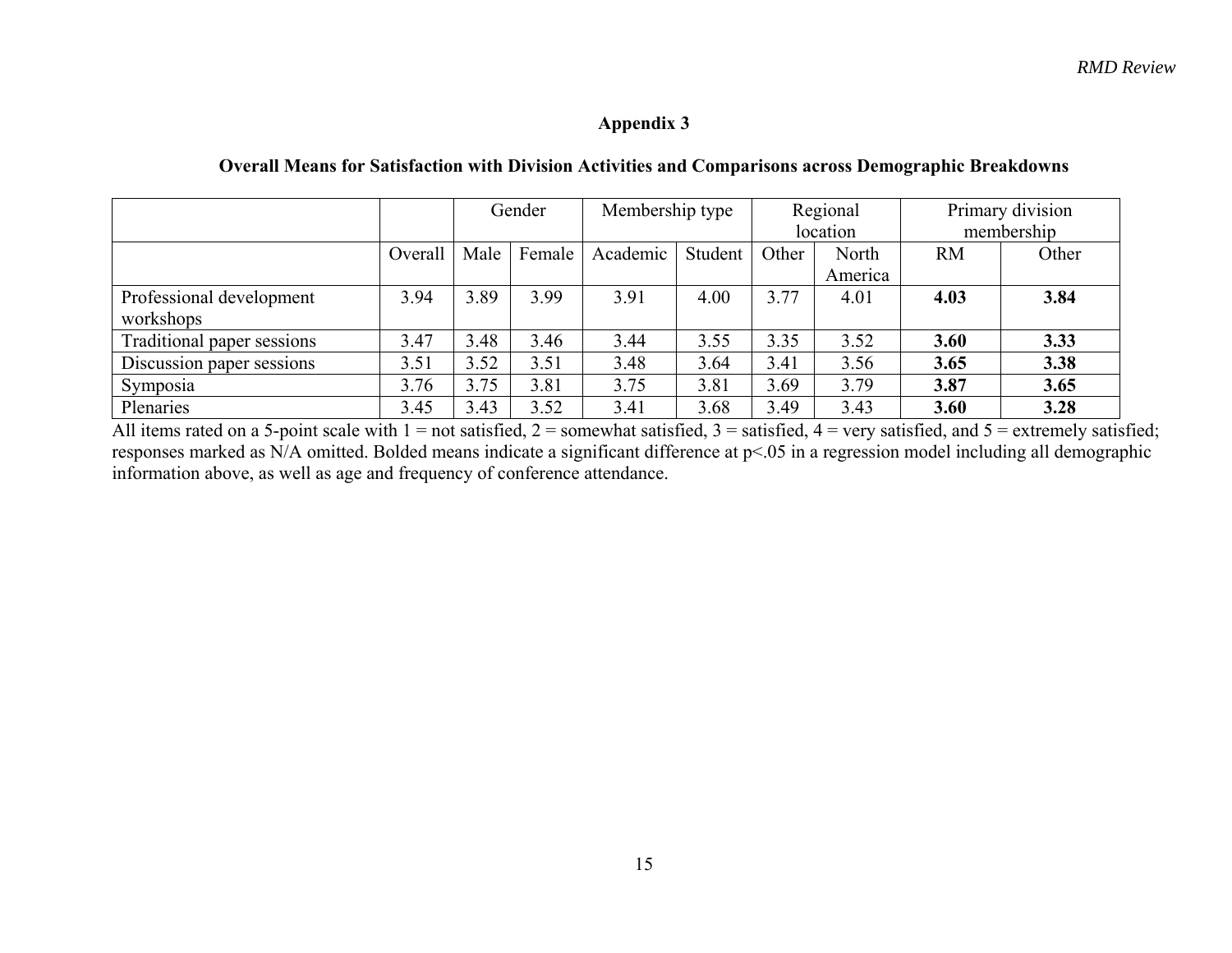## **Appendix 4 Summary of Open-Ended Responses on Survey (2017)**

## **Question 15. What do you like best about membership in the RM division?**

- 1. The Listserv (RMNet) and Newsletter (count=93; question percentage=34.6%)
- 2. The network and community of scholars (69; question percentage=25.7%)
- 3. Opportunities for learning and professional development in RM (65; question percentage=24.2%)
- 4. Access to resources and information that improve my scholarship and research (42; question percentage  $=15.6\%$ )

## **Question 16. If there is one thing you would most like to improve regarding the RM division, what would it be?**

- 1. Greater discussion of both future trends and necessary skills for junior scholars/students (66; question percentage=35.7%)
- 2. Develop a more engaged and inclusive division (53; question percentage=28.6%)
- 3. More methods workshops within and outside of AOM (50; question percentage=27.0%)

## **Question 17. What issues should occupy the RM division's time over the next 5 years?**

- 1. Maintaining currency and novelty in methodologies (97; question percentage=56.4%)
- 2. Increase diversity within the division and connections to other divisions (34; question percentage=19.8%)
- 3. Provide more methods training opportunities (23; question percentage=13.4%)
- 4. Expanding the visibility (e.g. use of website) and quality of publishing (18; question percentage= $10.5\%$ )

## **Question 18. What can the RM division do tomorrow morning that would increase its effectiveness?**

- 1. Supply more information and tools for use (51; question percentage=39.2%)
- 2. Communicate better with members (e.g. use of website, newsletters, direct emails) (32; question percentage=24.6%)
- 3. Create networks with other divisions and business (27; question percentage=20.8%)
- 4. Encourage mentorship or peer meetings (20; question percentage=15.4%)

## **Question 19. I believe the greatest value I receive from my Research Methods Division membership is?**

- 1. Opportunities for professional development (56; question percentage=29.6%)
- 2. The Listserv (RMNet) (54; question percentage=28.6%)
- 3. Access to various tools and knowledge (40; question percentage=21.2%)
- 4. The connections with and community of scholars (39; question percentage=20.6%)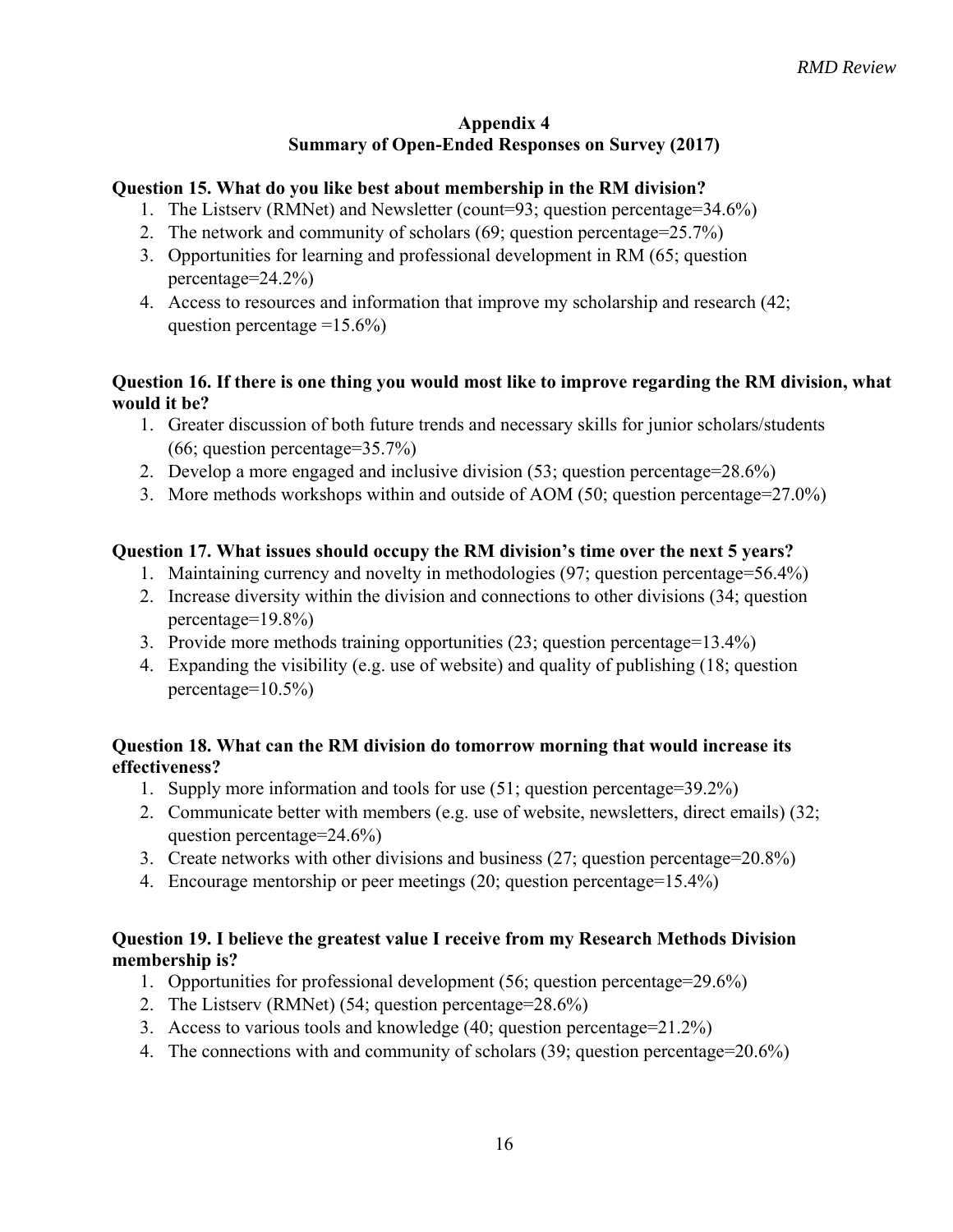### **Question 20. What is the most important thing that the Research Methods division could do to add value to you either professionally or personally in the upcoming years?**

- 1. Greater assistance in publication success (43; question percentage=35%)
- 2. Increase the availability of information and methods training (34; question percentage=28%)
- 3. Mentorship opportunities (25; question percentage=20%)
- 4. More workshops and professional development sessions (21; question percentage=17%)

## **Question 21. What can the Research Methods Division do to reach out to current member to increase their participation in division activities and/or to non-members to encourage joining the division?**

- 1. Minimize the hierarchies and social cliques (46; question percentage=37.4%)
- 2. Improve communication with general members (28; question percentage=22.8%)
- 3. Promote assistance with research and publications (25; question percentage=20.3%)
- 4. Make greater use of online resources (i.e. social media, email, newsletters, etc.) (24; question percentage=19.5%)

## **Question 22. What suggestions do you have for Professional Development Workshop (PDW) topics at the annual meeting?**

- 1. More in-depth training for the various approaches (53; question percentage=48.2%)
- 2. Opportunities for collaboration with business and other divisions (33; question percentage=30.0%)
- 3. Training on tools, techniques, and software (e.g. R) (15; question percentage=13.6%)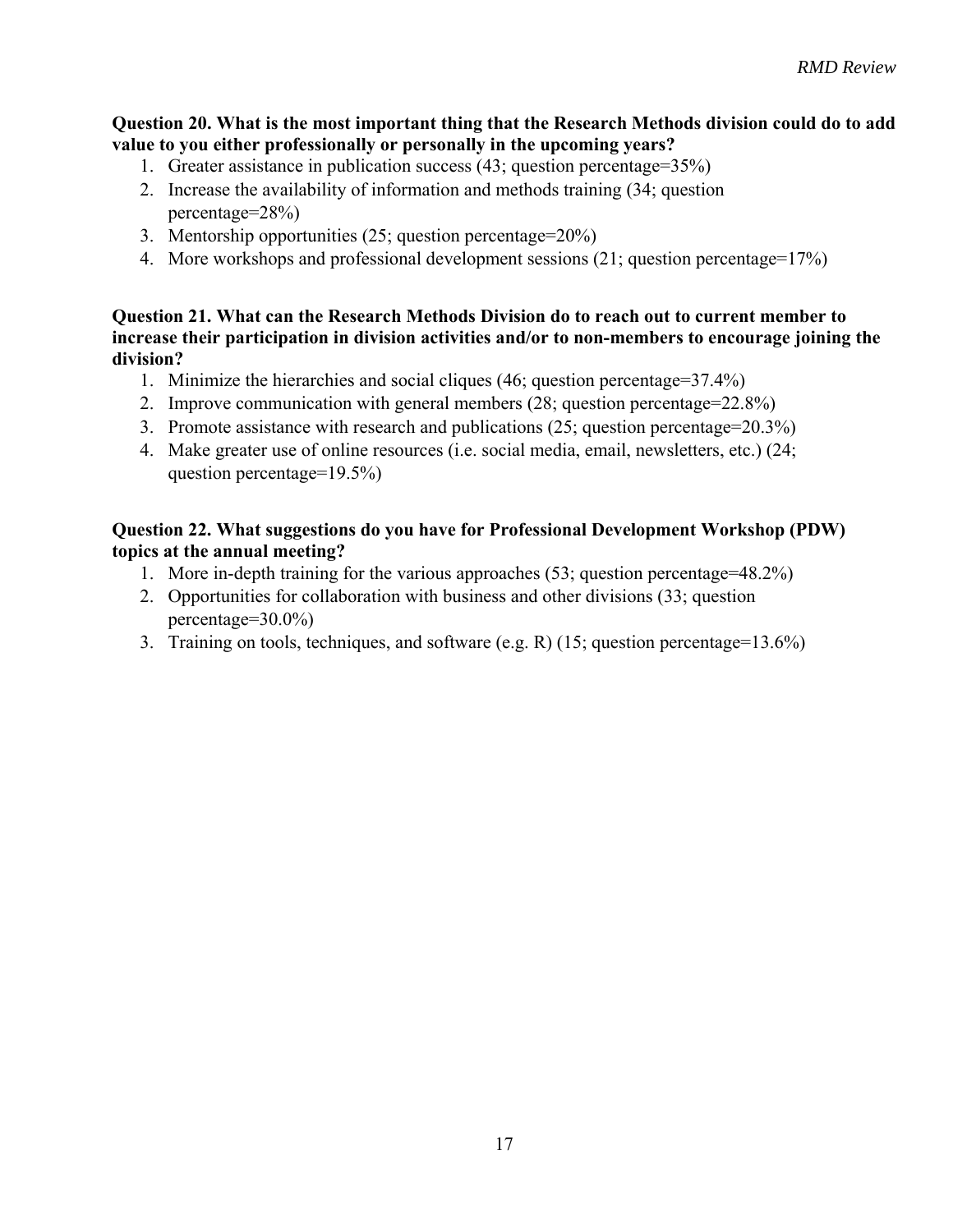#### **Appendix 5 Research Methods Division Historical Actual Financials**

#### OPERATING ACCOUNT

| Operating Account Date (Data from Yearly Status Reports) | 2012     | 2013     | 2014     | 2015                       | 2016     | 2017     |
|----------------------------------------------------------|----------|----------|----------|----------------------------|----------|----------|
| <b>BALANCE FORWARD</b>                                   | \$ 7,783 | \$13,451 |          | $$9,416$ $$8,615$ $$3,890$ |          | \$10.739 |
| Balance forward as % of annual allocation                | 28%      | 51%      | 36%      | 33%                        | 15%      | 40%      |
| Change in balance forward from prior year                | $-28%$   | 73%      | $-30\%$  | $-9\%$                     | $-55\%$  | 176%     |
| DIVISION ANNUAL ALLOCATION                               | \$27.472 | \$26.438 | \$26,042 | \$25,899                   | \$26,262 | \$27.142 |
| TOTAL OPERATING FUNDS AVAIL.                             | \$35.255 | \$39.889 | \$35,458 | \$34,514                   | \$30,152 | \$37,883 |

ANNUAL SPENDING (Note - this is pulled from several different reports; values may be off slightly for prior years)

| Actual                                                    | \$21,804                | \$30,748              | \$26,843               | \$30,624  | \$19,394 | \$25,396 |
|-----------------------------------------------------------|-------------------------|-----------------------|------------------------|-----------|----------|----------|
| NET SURPLUS (DEFICIT) Calculated as allocation-spending   | 5,668<br>\$             | \$(4,310)             | (801)<br><sup>\$</sup> | \$(4,725) | \$6,849  | \$1,746  |
| Annual Expenses as % of allocation                        | 79%                     | 116%                  | 103%                   | 118%      | 74%      | 94%      |
| Year End Balance as % of allocation                       | 49%                     | 36%                   | 33%                    | 15%       | 41%      | 46%      |
| CORRECTED SPENDING (Awards paid with operating funds)     |                         |                       |                        |           |          |          |
| Value of SAGE ORM award added back into operating account | S.<br>1,250             | <sup>S</sup><br>1,666 | \$2,500                | \$2,500   |          |          |
| <b>CORRECTED SPENDING TOTAL</b>                           | \$20,554                | \$29,082              | \$24,343               | \$28,124  |          |          |
| NET SURPLUS (DEFICIT) Calculated as allocation-corrected  |                         |                       |                        |           |          |          |
| spending                                                  | 6,918<br>$\mathbb{S}^-$ | \$(2,644)             | \$1,699                | (2,225)   |          |          |
| Annual Expenses as % of allocation                        | 75%                     | 110%                  | 93%                    | 109%      |          |          |
| <b>ENDOWMENT ACCOUNT</b>                                  |                         |                       |                        |           |          |          |
| Endowment balance                                         | \$26,701                | \$30,295              | \$32,943               | \$35,644  | \$38,399 | \$40,697 |
| \$ Change from prior year                                 | \$6,525                 | \$3,594               | \$2,648                | \$2,701   | \$2,755  | \$2,298  |
| % Change from prior year                                  | 32%                     | 13%                   | 9%                     | 8%        | 8%       | 6%       |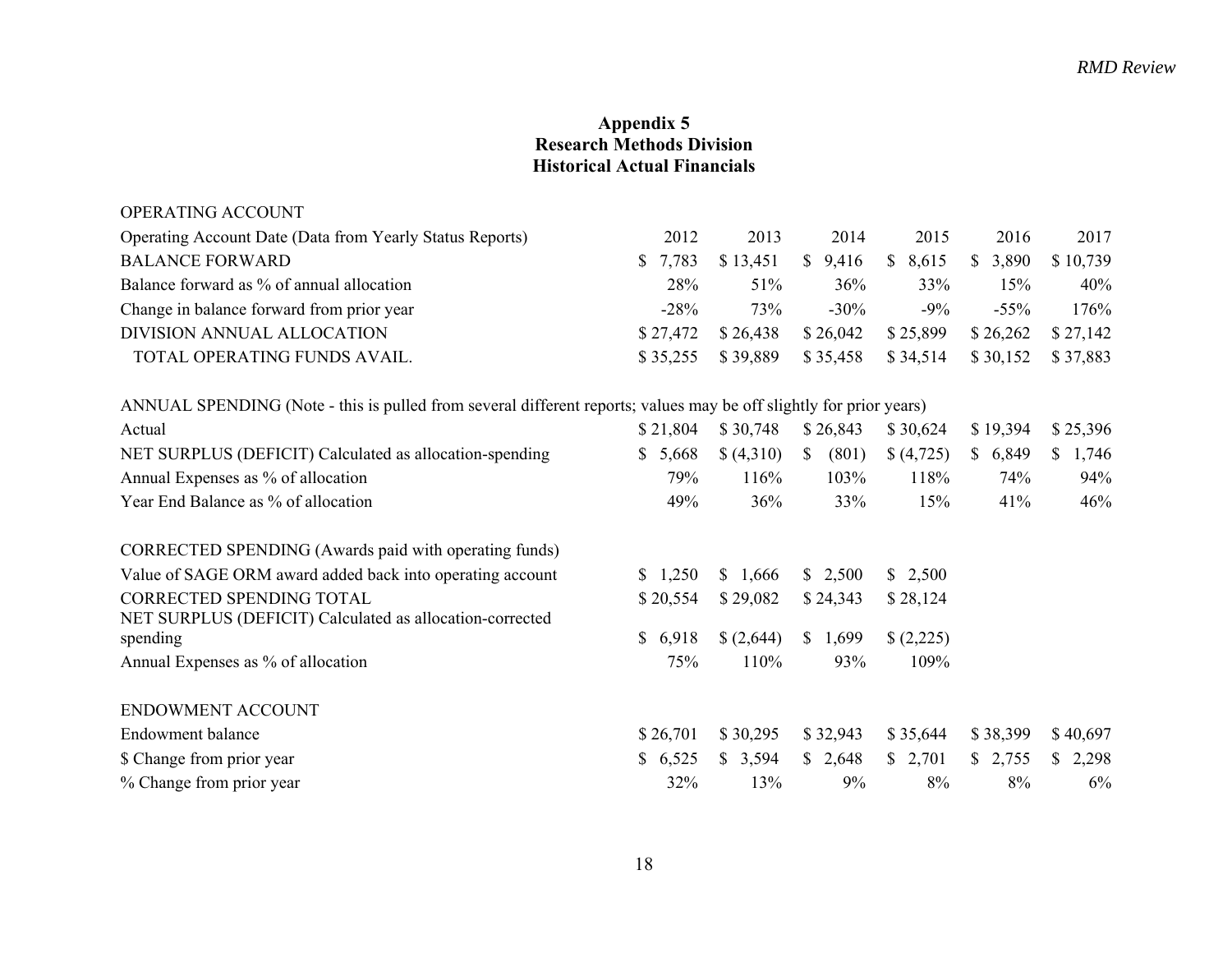*RMD Review*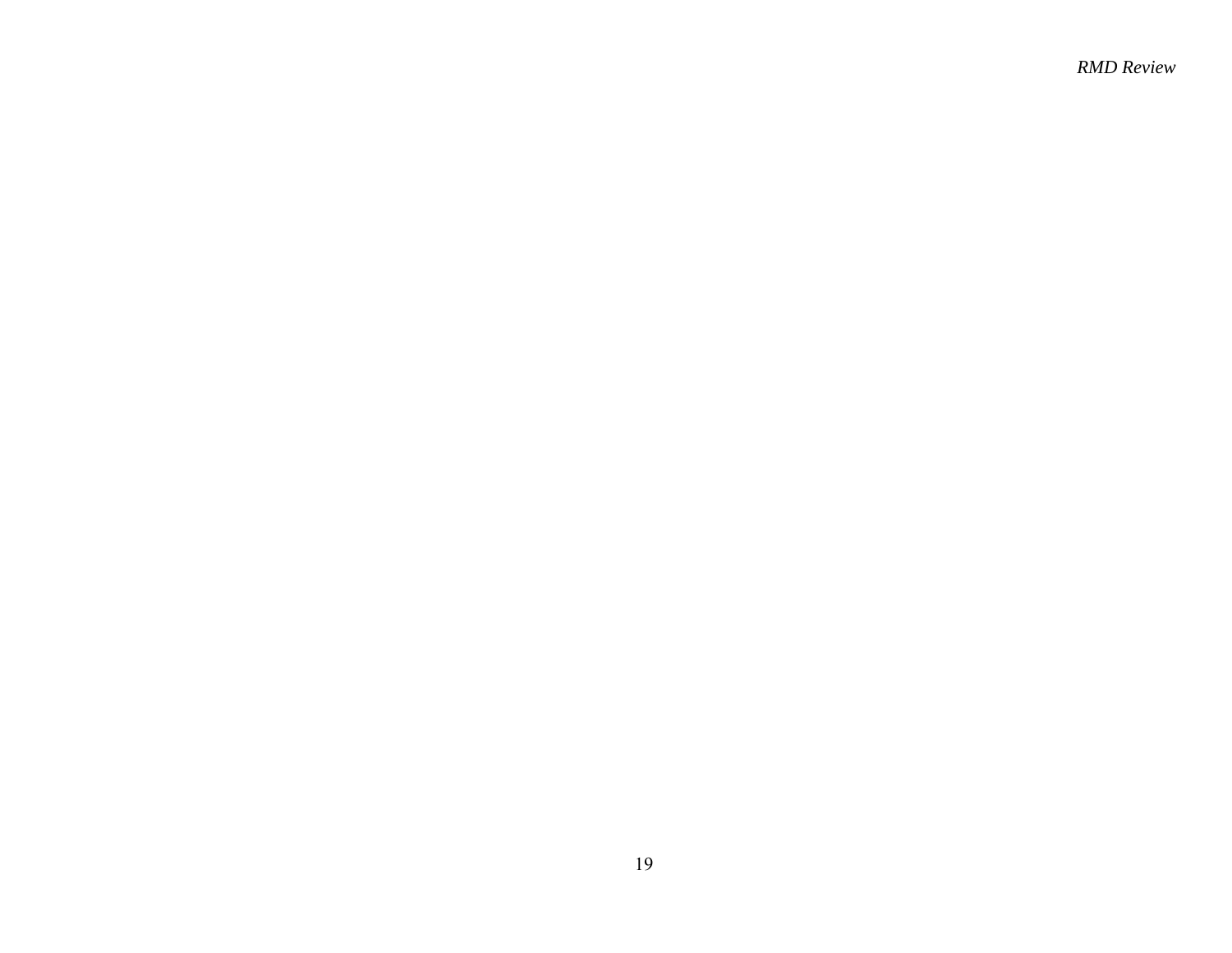|      | Inflows -<br><b>SAGE</b> | Inflows -<br><b>AOM</b> | <b>Outflows -</b><br><b>RMD Annual</b> | <b>End of Year</b> | <b>Net</b><br>Change in | Endowment's<br>Coverage of |                                                                                 |
|------|--------------------------|-------------------------|----------------------------------------|--------------------|-------------------------|----------------------------|---------------------------------------------------------------------------------|
| Year | Agreement                | <b>Interest</b>         | <b>Awards</b>                          | <b>Balance</b>     | <b>Balance</b>          | <b>Awards</b>              | <b>Notes</b>                                                                    |
| 2012 |                          |                         |                                        | \$30,294.83        |                         |                            |                                                                                 |
| 2013 | \$15,000.00              | \$645.94                | \$(12,998.00)                          | \$32,942.76        | \$2,647.94              | 2.20                       | SAGE/ORM Best Paper Award (\$1,666) paid<br>out of Division's operating account |
| 2014 | \$15,000.00              | \$698.90                | \$(12,998.00)                          | \$35,643.66        | \$2,700.90              | 2.38                       | SAGE/ORM Best Paper Award (\$2,500) paid<br>out of Division's operating account |
| 2015 | \$15,000.00              | \$752.91                | \$(12,998.00)                          | \$38,398.57        | \$2,754.91              | 2.56                       | SAGE/ORM Best Paper Award (\$2,500) paid<br>out of Division's operating account |
| 2016 | \$17,000.00              | \$797.97                | \$(15, 499.98)                         | \$40,696.56        | \$2,297.99              | 2.39                       |                                                                                 |
| 2017 | \$17,000.00              | \$-                     | \$(15, 499.98)                         | \$42,196.58        | \$1,500.02              | 2.48                       |                                                                                 |
| Avg. | \$15,800.00              | \$579.14                | \$(13,998.79)                          | \$37,975.63        | \$2,380.35              | 2.40                       |                                                                                 |

# **5-Year Summary of Research Methods Division Endowment Account**

*Notes: AOM calculation of interest changes in 2017; conservatively est. at \$0 as it had not been posted at the time the analysis was conducted.*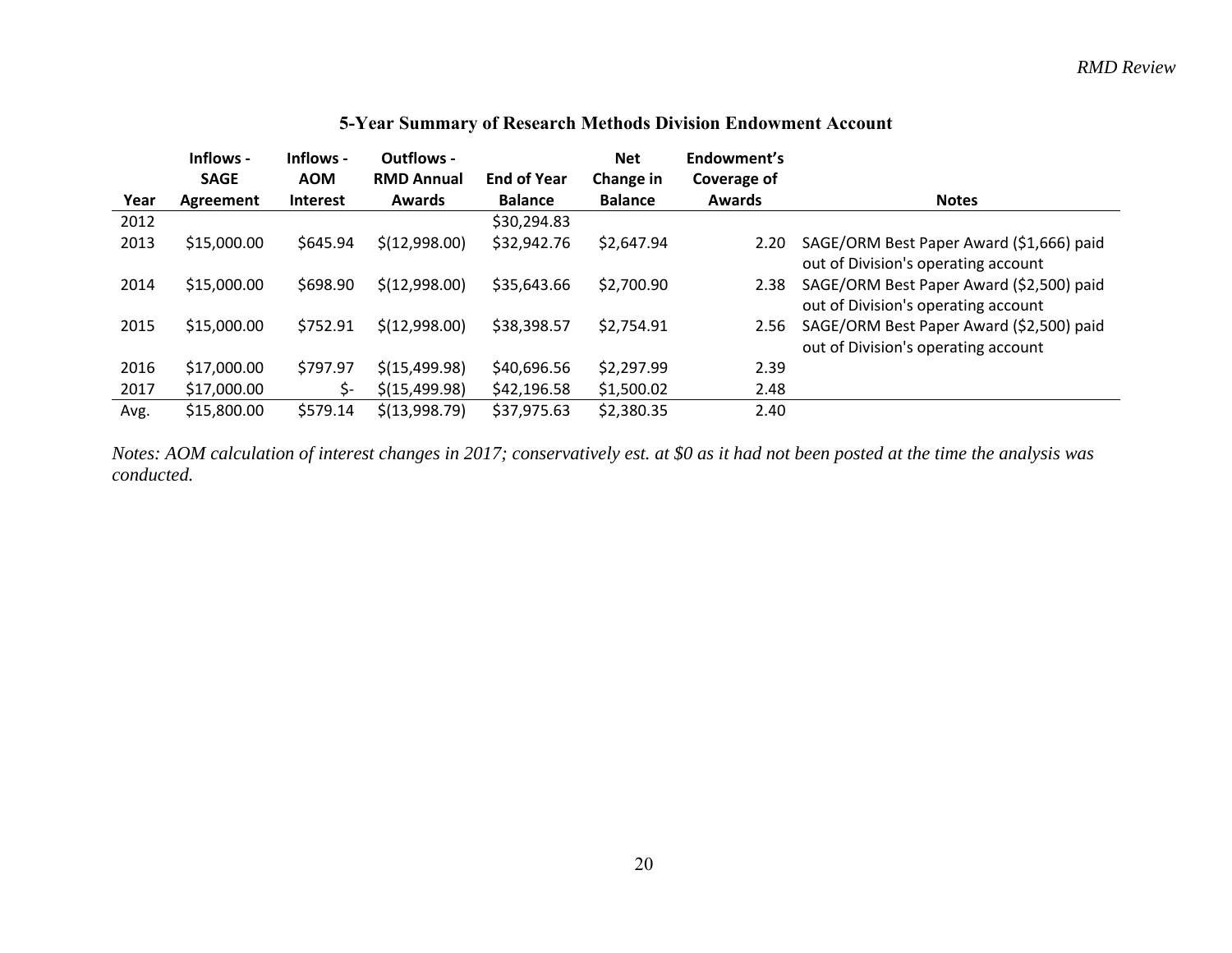The purpose of this checklist is to monitor basic division/interest group health and governance. It is intended to stimulate conversation among the officers and prompt reflection. Copies of documents referenced in the checklist are **NOT** being requested. For each item please share an example that illustrates your answer or a quick idea for improvement, where applicable. Officers should expand on items calling for improvement in their report.

| <b>Bylaws and Domain</b>                                                                                                                                                                                                                                                                                                                                                                                                                                                                                                                                                                                                   | Yes              | Yes, but needs<br>improvement | N <sub>o</sub> |
|----------------------------------------------------------------------------------------------------------------------------------------------------------------------------------------------------------------------------------------------------------------------------------------------------------------------------------------------------------------------------------------------------------------------------------------------------------------------------------------------------------------------------------------------------------------------------------------------------------------------------|------------------|-------------------------------|----------------|
| 1. The division/interest group's bylaws are up to date and periodically reviewed and<br>revised, if necessary.                                                                                                                                                                                                                                                                                                                                                                                                                                                                                                             |                  | X                             |                |
| Example/quick idea:<br>The most recent revisions to the bylaws occurred in October 2013. Members of the executive committee intend to review<br>these bylaws again soon.                                                                                                                                                                                                                                                                                                                                                                                                                                                   |                  |                               |                |
| 2. The division/interest group's domain statement is current and activities reflect its<br>full scope.                                                                                                                                                                                                                                                                                                                                                                                                                                                                                                                     |                  | $\boldsymbol{X}$              |                |
| Example/quick idea:<br>Our division domain statement describes our broad focus, and incorporates key features for multiple levels of analysis<br>and a variety of methodologies and research traditions. As we note later, using this domain statement as a guiding<br>principle for selection of PDWs and paper sessions has facilitated a balance of different approaches and a steady increase<br>in coverage for areas like qualitative methods that were under-represented in the past. However, we also feel that it may<br>be appropriate to consider ways to update the scope statement as an executive committee. |                  |                               |                |
| 3. The division/interest group conforms to all official Academy policies as detailed in<br>the Division and Interest Group Chair's Guidebook.                                                                                                                                                                                                                                                                                                                                                                                                                                                                              | $\boldsymbol{X}$ |                               |                |
| Example/quick idea:<br>We conform to the policies as set forth by the Academy. Our executive committee members attend the training<br>sessions at the Annual conference. We make frequent reference to the Academy approved bylaws for decision<br>making and elections. Our treasurer regularly reviews financial decisions to ensure that all expenditures are<br>consistent with Academy rules.                                                                                                                                                                                                                         |                  |                               |                |
| <b>Membership</b>                                                                                                                                                                                                                                                                                                                                                                                                                                                                                                                                                                                                          | Yes              | Yes, but needs<br>improvement | N <sub>o</sub> |
| 4. Membership statistics are periodically reviewed to understand trends (growth,<br>decline) and who the division/interest group is serving (students, academics,<br>practitioners, emeritus, international, etc.)                                                                                                                                                                                                                                                                                                                                                                                                         | X                |                               |                |
| Example/quick idea:<br>Feedback is collected from members of the division. Membership statistics are reviewed at the annual meeting and are<br>presented in the business meetings. We audit conference and other offerings to ensure that we provide services to<br>individuals in multiple research traditions and from a variety of divisions within the academy so members from diverse<br>backgrounds are adequately represented. We also provide additional sessions involving distance-oriented presentations<br>to help individuals outside of North America have access to research methods experts.               |                  |                               |                |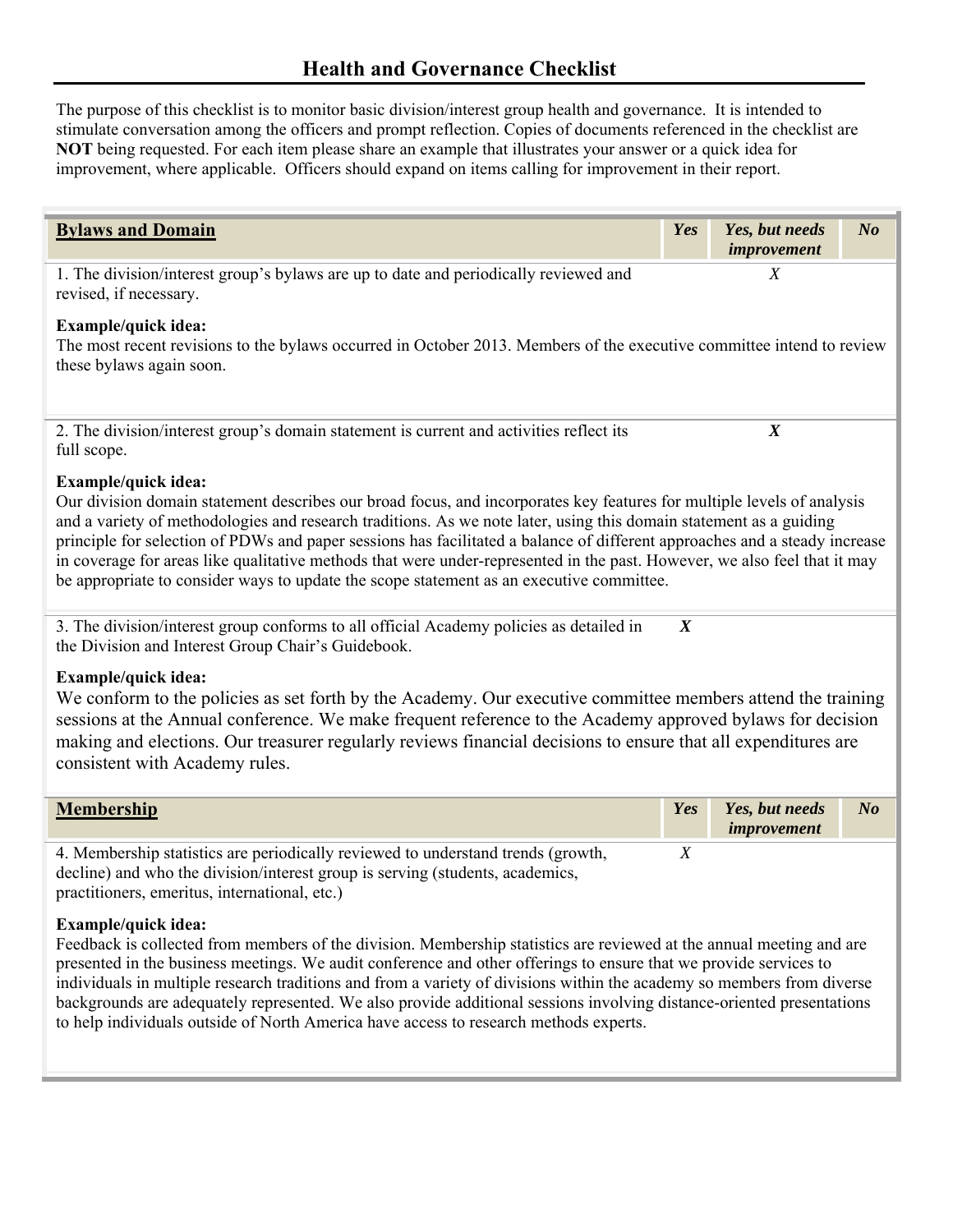| <b>Membership (continued)</b>                                            | Yes | Yes, but needs<br>improvement | No |
|--------------------------------------------------------------------------|-----|-------------------------------|----|
| 5. The division/interest group delivers programs/services for all member |     |                               |    |
| constituencies.                                                          |     |                               |    |

#### **Example/quick idea:**

Our program resources are directed toward activities that will be of general interest for all divisions, which is attested to by the large number of survey respondents who not that RMD is a secondary division beyond their primary topic area. The professional development workshops at annual conferences, website resources for survey development, and RMNET listserv draw participants from many different member groups. We also provide a dedicated pre-conference consortium for student members which is delivered remotely so international members can participate. However, we also recognize through our survey data that greater efforts are needed to enhance our outreach to members who are not located in North America and more effective community building and inclusion efforts should be made for women.

| <b>Finance</b>                                                                                                                                                                                                                                                                                                                                            | Yes              | Yes, but needs<br>improvement | N <sub>o</sub> |  |  |  |  |  |  |
|-----------------------------------------------------------------------------------------------------------------------------------------------------------------------------------------------------------------------------------------------------------------------------------------------------------------------------------------------------------|------------------|-------------------------------|----------------|--|--|--|--|--|--|
| 6. At least one person has responsibility for reviewing and understanding the<br>division/interest group's financial reports.                                                                                                                                                                                                                             | X                |                               |                |  |  |  |  |  |  |
| Example/quick idea:<br>Our division has a dedicated treasurer role. This individual carefully tracks all division expenditures and routinely<br>reports to the EC on the financial health and spending patterns of the division during both the annual meeting and<br>through periodic communication through the course of the year.                      |                  |                               |                |  |  |  |  |  |  |
| 7. The division/interest group follows the Academy's financial policies, and routinely<br>operates in the black.                                                                                                                                                                                                                                          | X                |                               |                |  |  |  |  |  |  |
| Example/quick idea:<br>RMD has not overdrawn its account over the past five years, and has carried over approximately 25% of total operating<br>funds from year to year. The division has a significance balance forward at the start of 2017, which will serve as a<br>cushion for either fluctuations in allocations or specific one-time expenditures. |                  |                               |                |  |  |  |  |  |  |
| 8. If feasible, the division encourages outside sponsorship to extend its resources.                                                                                                                                                                                                                                                                      | $\boldsymbol{X}$ |                               |                |  |  |  |  |  |  |
| Example/quick idea:<br>The division has sponsorship agreements with Sage Publications which have allowed us to fund academic awards and<br>ensure that the division maintains good financial health.                                                                                                                                                      |                  |                               |                |  |  |  |  |  |  |
| Governance                                                                                                                                                                                                                                                                                                                                                | Yes              | Yes, but needs<br>improvement | N <sub>o</sub> |  |  |  |  |  |  |
| 9. Periodic planning takes place to consider how the division/interest group might<br>meet new challenges and opportunities.                                                                                                                                                                                                                              | X                |                               |                |  |  |  |  |  |  |
| Example/quick idea:<br>Our annual review executive counsel and business meeting to review our activities, and we have regular communication<br>among the executive committee to discuss ongoing developments in the field. Example activities including planning for<br>updates to the division Website to make access to the measure chest easier.       |                  |                               |                |  |  |  |  |  |  |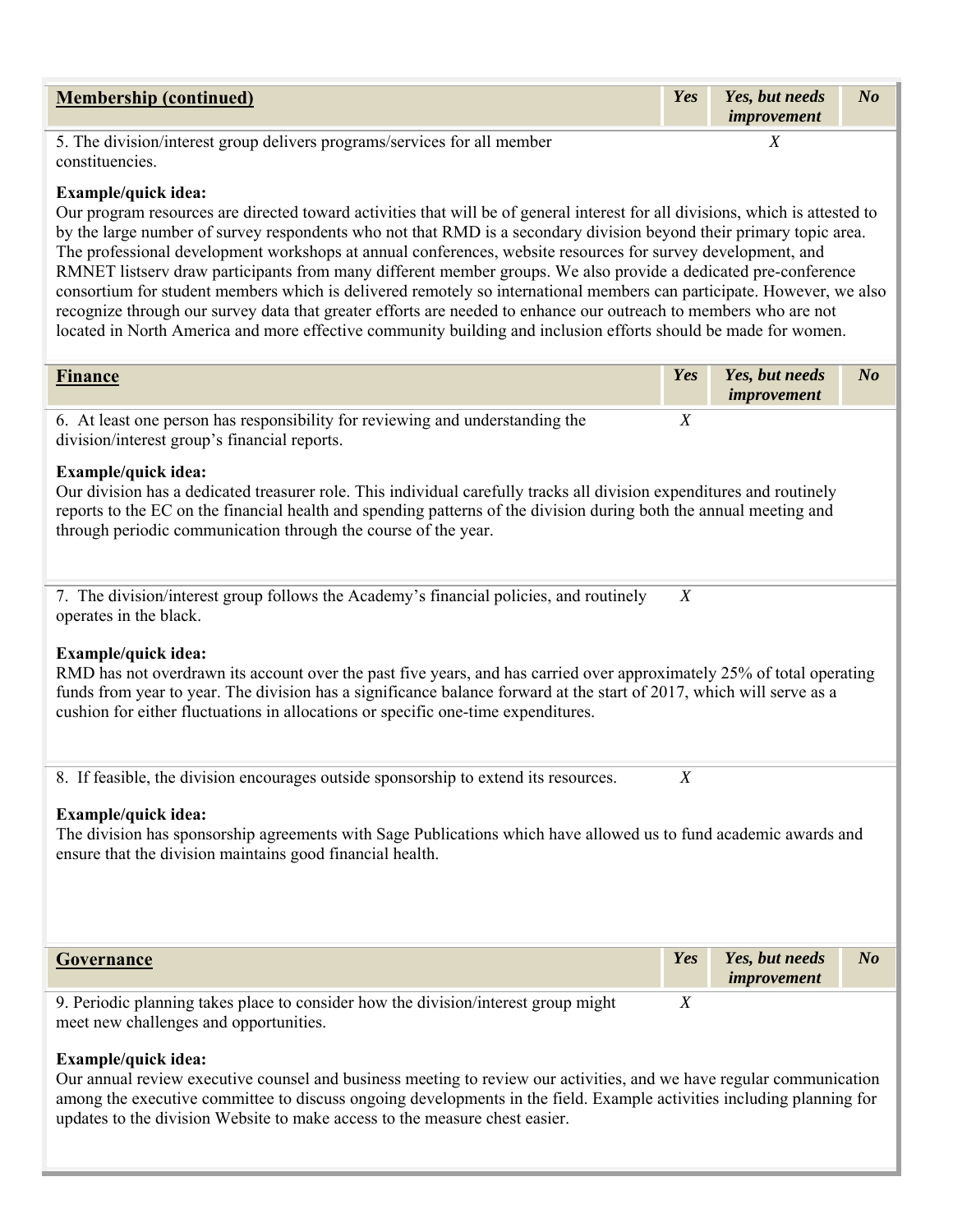| <b>Governance (continued)</b>                                                                                                                                                                                                                                                                                                                                                                                                                                                                                                                                                                                                                                                                   | Yes | Yes, but needs<br>improvement | N <sub>o</sub> |
|-------------------------------------------------------------------------------------------------------------------------------------------------------------------------------------------------------------------------------------------------------------------------------------------------------------------------------------------------------------------------------------------------------------------------------------------------------------------------------------------------------------------------------------------------------------------------------------------------------------------------------------------------------------------------------------------------|-----|-------------------------------|----------------|
| 10. There is a climate of mutual trust and respect among the officers.                                                                                                                                                                                                                                                                                                                                                                                                                                                                                                                                                                                                                          | X   |                               |                |
| Example/quick idea:<br>The division has consistently worked to ensure that there is an atmosphere of mutual respect and assistance. Our<br>executive committee and other committees within the division communicate regularly over e-mail, and our annual<br>executive committee dinner, which incorporates our student volunteers, has been a consistently positive experience.                                                                                                                                                                                                                                                                                                                |     |                               |                |
| 11. The respective roles of officers and key volunteers are understood and some level<br>of orientation/guidance takes place.                                                                                                                                                                                                                                                                                                                                                                                                                                                                                                                                                                   | X   |                               |                |
| Example/quick idea:<br>The nomination process for offices are clearly outlined on the RMD webpage. We continually update documents to<br>facilitate communication of best practices and knowledge for division officers across years. Individuals in the division's<br>leadership track are also encouraged to communicate with individuals who have held the role previously. We also ensure<br>that our annual dinner incorporates incoming and outgoing executive committee members to facilitate discussion<br>regarding roles and ongoing responsibilities. We also incorporate student volunteers into this process, with the goal of<br>building a pipeline of potential future leaders. |     |                               |                |
| 12. The division/interest group actively attempts to involve members in volunteer and<br>leadership positions, including international members and other underrepresented<br>populations.                                                                                                                                                                                                                                                                                                                                                                                                                                                                                                       |     | X                             |                |
| Example/quick idea:<br>Results from our annual survey suggest that members in North America are more satisfied with social and networking<br>opportunities within the division, and feel the division's communication is of higher quality relative to members not in<br>North America. Our review also notes that female members are less satisfied with social aspects of the division relative<br>to male members. The division is working on initiatives that will help to address these concerns.                                                                                                                                                                                          |     |                               |                |
| 13. The current governance and committee structure serves the division/interest group<br>well.                                                                                                                                                                                                                                                                                                                                                                                                                                                                                                                                                                                                  | X   |                               |                |
| Example/quick idea:<br>We adhere closely to the policies laid out in the division bylaws, and allocation of responsibilities to different<br>committees generally proceeds in a timely fashion. We have used committee structures to spread the workload across<br>members to the best of our ability.                                                                                                                                                                                                                                                                                                                                                                                          |     |                               |                |
| 14. The division/interest group has a fair and open process for nominations and<br>elections.                                                                                                                                                                                                                                                                                                                                                                                                                                                                                                                                                                                                   | X   |                               |                |
| Example/quick idea:<br>Nominations for open positions are consistent with the AOM election process. Members of the executive committee also<br>reach out to potential candidates in hopes of encouraging individuals from groups we have not sufficiently incorporated<br>in the past (e.g., international members, macro, and qualitative researchers in particular) to be part of the division's<br>leadership structure. The annual survey demonstrates that our members believe that the process for elections has been                                                                                                                                                                     |     |                               |                |

fair and open.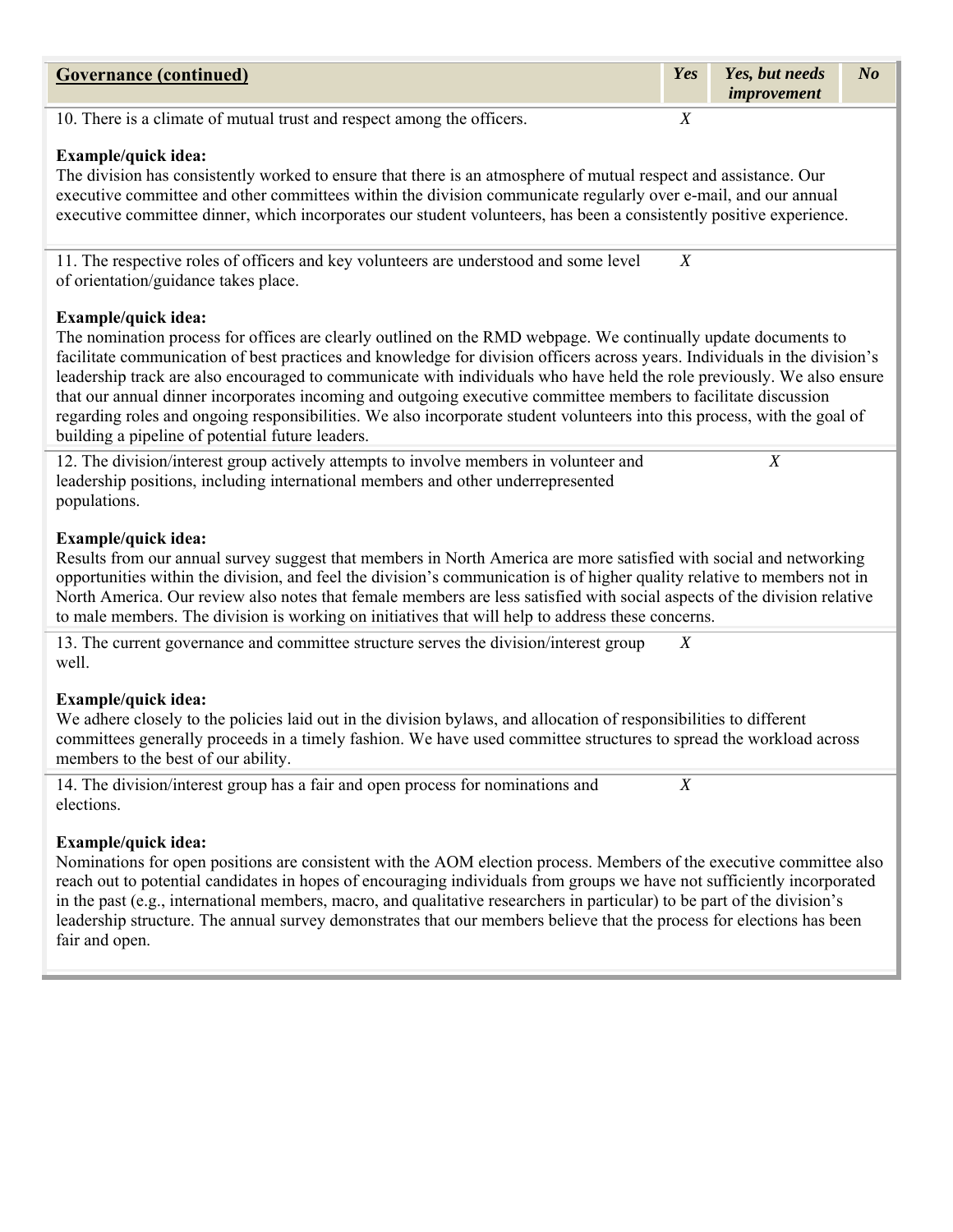| <b>Programs/Activities</b>                                                                                                                                                                                                                                                                                                                                                                                                                                                                                                                                                                                                                                                                             | Yes              | Yes, but needs<br>improvement | N <sub>o</sub> |  |  |
|--------------------------------------------------------------------------------------------------------------------------------------------------------------------------------------------------------------------------------------------------------------------------------------------------------------------------------------------------------------------------------------------------------------------------------------------------------------------------------------------------------------------------------------------------------------------------------------------------------------------------------------------------------------------------------------------------------|------------------|-------------------------------|----------------|--|--|
| 15. The officers periodically consider adopting new programs and modifying or<br>discontinuing others. They know the strengths and weaknesses of their programs.                                                                                                                                                                                                                                                                                                                                                                                                                                                                                                                                       | X                |                               |                |  |  |
| Example/quick idea:<br>The EC discusses potential program changes and opportunities during our annual meeting. The quality of PDW sessions<br>and the Listserv are frequently discussed as strengths of the division. Ideas for increasing the website and other<br>communication activities are also discussed collectively.                                                                                                                                                                                                                                                                                                                                                                          |                  |                               |                |  |  |
| 16. Scholarships, travel stipends, or other funding programs are transparent and open<br>to all who are eligible.                                                                                                                                                                                                                                                                                                                                                                                                                                                                                                                                                                                      | X                |                               |                |  |  |
| Example/quick idea:<br>Our funding programs largely relate to food and beverages at the annual meeting available to all members of the<br>Academy, as well as travel stipends for the Division's student representatives. Information related to these programs are<br>freely available from the division and are provided consistent with the Division's bylaws.                                                                                                                                                                                                                                                                                                                                      |                  |                               |                |  |  |
| 17. The division/interest group has well publicized recognition programs (for service,<br>scholarly contributions, etc) and the criteria for awards are transparent.                                                                                                                                                                                                                                                                                                                                                                                                                                                                                                                                   | X                |                               |                |  |  |
| Example/quick idea:<br>At the annual meeting, we recognize individuals for membership in the division, including serving as a member of the<br>leadership track, representatives at large. We also recognize individuals for scholarly contributions with the Sage best<br>conference paper award, the best student paper award, the Robert McDonald Advancement of Organizational Research<br>Methodology Award, a distinguished career award (co sponsored by Sage publications), and an early career achievement<br>award. The process for awards nomination and voting are publicized and overseen by an awards committee.                                                                         |                  |                               |                |  |  |
| 18. The division/interest provides opportunities and services to members with different<br>interests, including teaching, research and practice-based interests.                                                                                                                                                                                                                                                                                                                                                                                                                                                                                                                                       | $\boldsymbol{X}$ |                               |                |  |  |
| Example/quick idea:<br>Our outreach and support for research-focused scholars is strong. The division website provides a syllabus repository for<br>methodology courses. We also provide members interested in opportunities to teach and mentor students through our<br>"Ask the Experts" sessions, the general menu of PDW offerings, as well as our listserv. Collaborations with the Center<br>for Advancement of Research Methods also provide a platform for teaching others about methodology.                                                                                                                                                                                                  |                  |                               |                |  |  |
| 19. Services to members extend beyond those provided at the annual meeting.                                                                                                                                                                                                                                                                                                                                                                                                                                                                                                                                                                                                                            | X                |                               |                |  |  |
| Example/quick idea:<br>As noted elsewhere, the division has a particularly strong set of virtual conference activities. The include our virtual<br>Consortium as well as the listserv and website resources. In order to better serve our members, we introduced a Doctoral<br>& Jr. Faculty Consortium, which runs during the summertime prior to the AoM conference. The Consortium spans<br>several weeks, with guest speakers in Macro, Micro, and Qualitative tracks (in order to more explicitly serve our macro<br>and qualitative members). The Consortium involves online speaker panels followed by question and answer sessions,<br>and is heavily subscribed by our international members. |                  |                               |                |  |  |